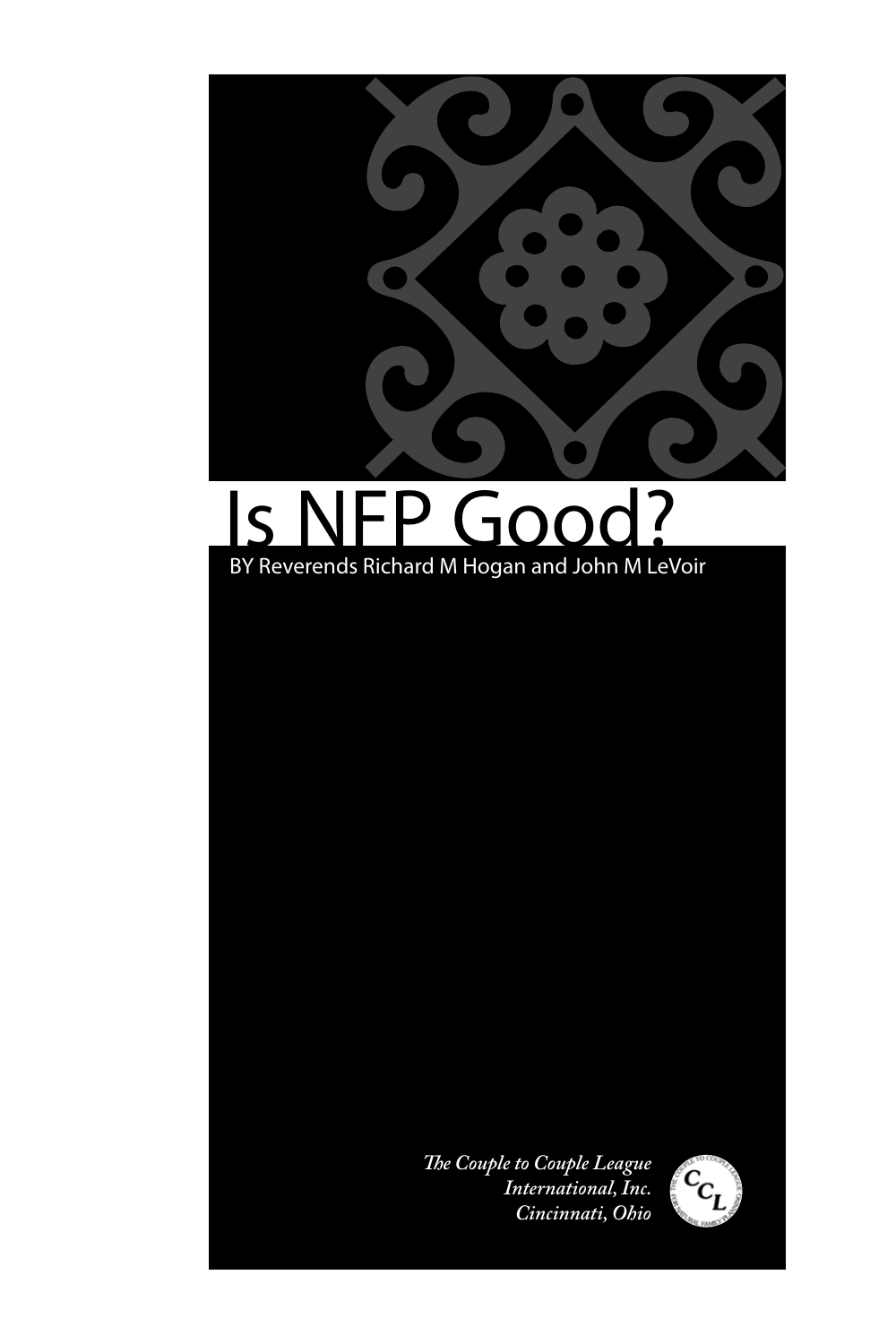#### *Publisher:* **The Couple to Couple League International, Inc.**

*Location:* 4290 Delhi Pike Cincinnati, Ohio 45238

*Mailing Address:* P.O. Box 111184 Cincinnati, OH 45211 U.S.A.

*Telephone:* 513-471-2000

*Website:* **www.ccli.org**

*Is NFP Good?* First edition

*Copyright © 2005 Rev. Richard M. Hogan and Rev. John M. LeVoir All rights reserved.*

*Permission to Publish* Most Reverend Carl K. Moeddel Vicar General/Auxiliary Bishop Archdiocese of Cincinnati, OH

June 20, 2006

*Permission to Publish is a declaration that a book or pamphlet is considered to be free of doctrinal or moral error. It is not implied that those who have granted the Permission to Publish agree with the contents, opinions or statements expressed.*

A version of this article was published previously: *International Review of Natural Family Planning*, Vol. 9, No. 3, (Fall, 1985), pp. 220-246.

*ISBN* 0-926412-26-4

*Library of Congress Control Number* 2005-907973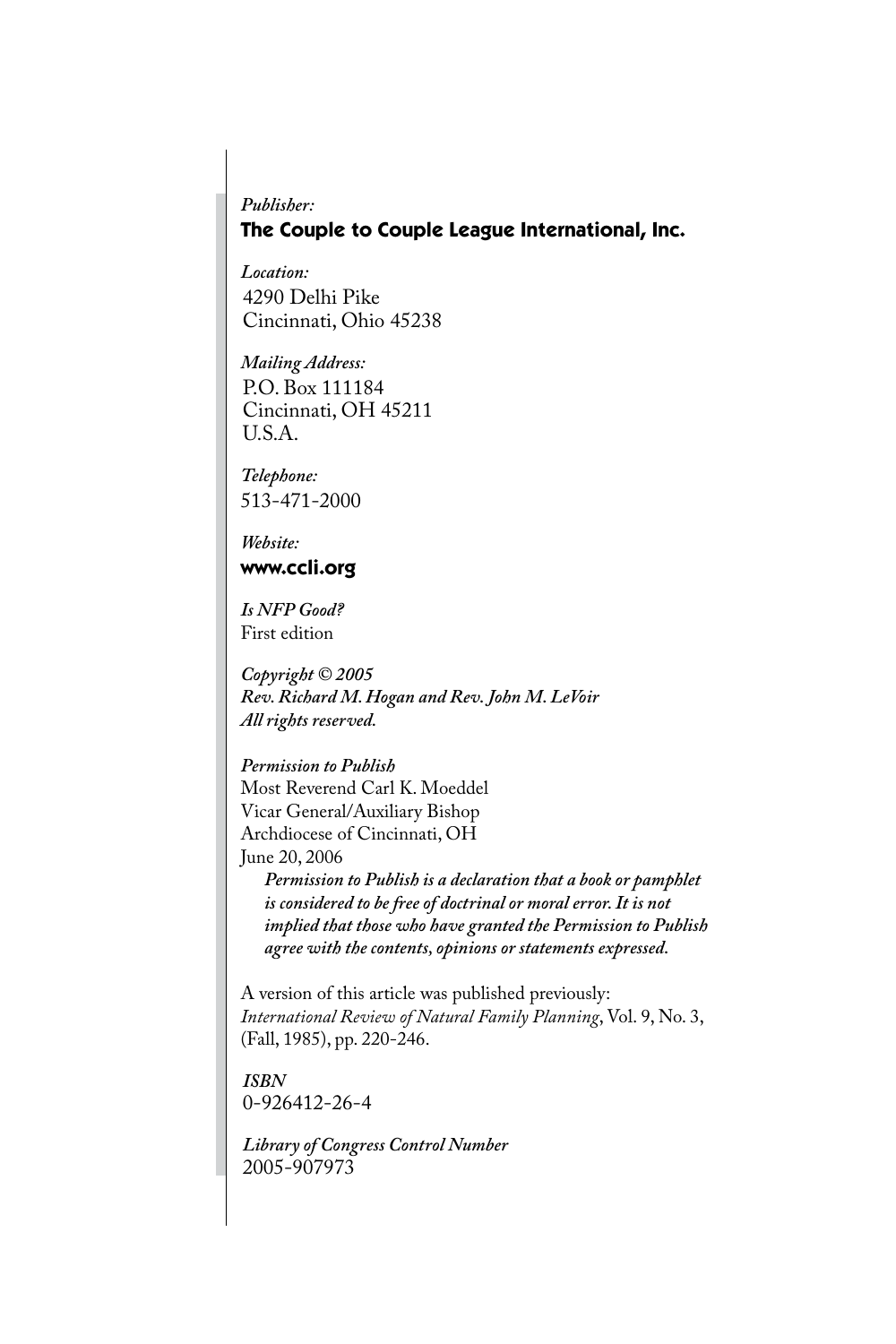# Is NFP Good? BY Reverends Richard M Hogan and John M LeVoir

The title of this booklet may seem strange. However, it is a question often debated among the Catholic instructors and users of natural family planning (NFP). Is natural family planning inherently good? While the questions discussed are very practical, they also involve serious moral decisions.

For example, a Catholic instructor couple teaching NFP to a man and a woman who are engaged to be married may learn (while helping the couple read their chart) that they have been engaging in sexual intercourse. Since the Catholic Church teaches against premarital intercourse, is the teaching of NFP in this instance "bad?" Should the Catholic instructor couple sever their teaching relationship with the engaged couple?

Another difficult situation arises when a Catholic instructor couple discovers that a married client couple does not ever plan to have any children whatsoever. In other words, the couple learning NFP desires to use their knowledge of fertility only to avoid a pregnancy. They never plan on achieving a pregnancy. Is the Catholic instructor couple, conscious of the Church's teaching on the necessity of openness to children within marriage, obliged to discontinue teaching them since, in this case, NFP does not appear to be good for the couple?

Looking at the other side of the coin, let us examine those Catholic married couples already raising a child or children. What if such a couple takes into account all aspects of their life and concludes that they are able to support and raise properly another child, but they decide to apply their knowledge of fertility to avoid a pregnancy because they want a new boat, a second car, or some such luxury? Should a Catholic priest counseling them advise them to stop using NFP altogether because it is not good for them in this situation?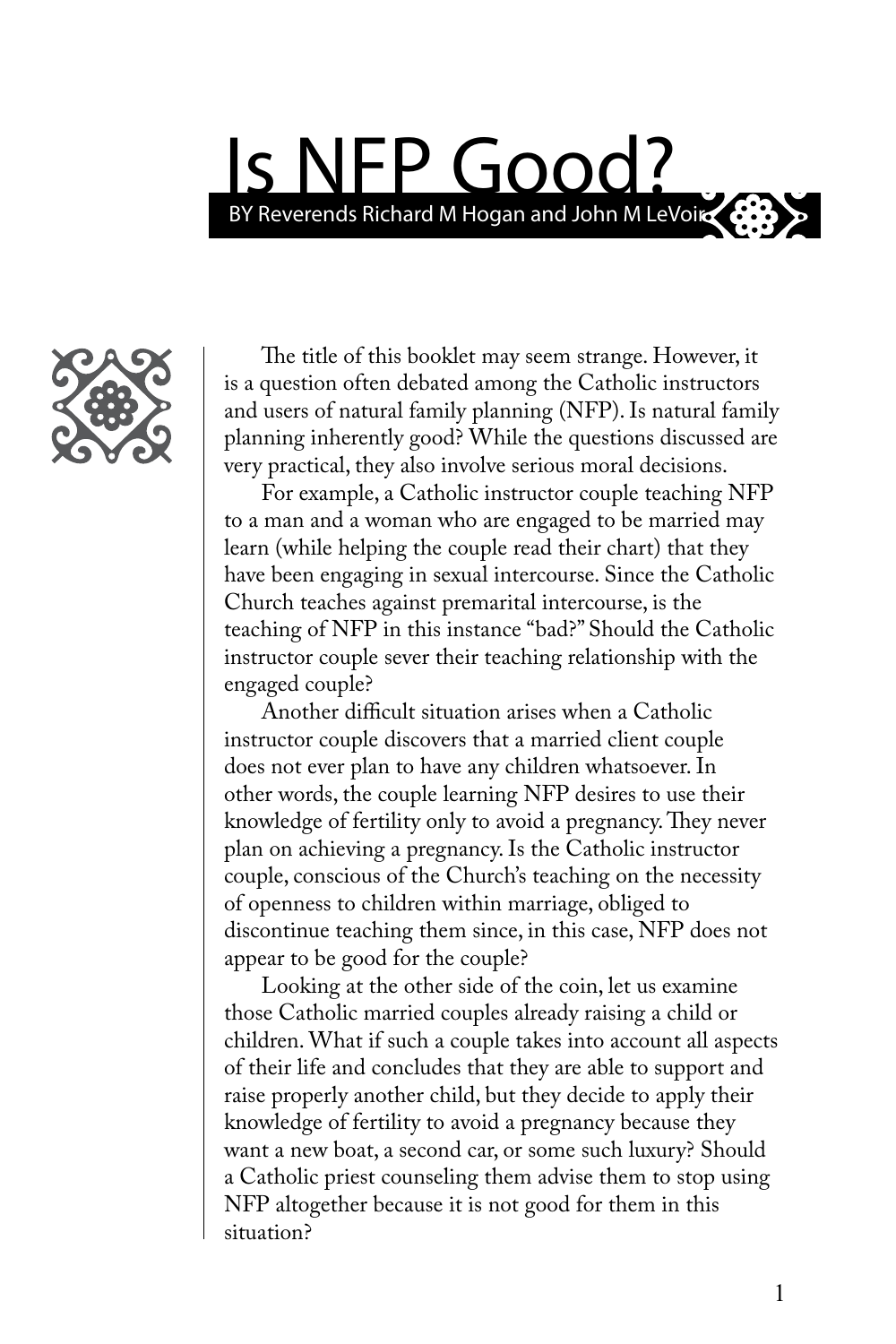Furthermore, what about the Catholic teenager who is just beginning to "wake up" and discover the mystery of his or her sexuality? Does the Church advise that this teen may not be taught some of the underlying principles of NFP, that is, of human fertility, because he or she is too young?

These questions, and others of a similar nature, are indeed sticky, but they are questions which arise not infrequently in the "classrooms" of Catholic NFP instructor couples and in discussions among others interested in NFP. As the natural methods of family planning become more and more known and used, these and additional questions will be asked more and more by conscientious Catholics. Where can one go to find the principles from which moral answers can be deduced?

## Christ and the Church

In searching for instruction about sexual morality, Catholics should always look to Jesus Christ. For a Catholic, every investigation of the truly important aspects of human living (and, certainly, human sexual activity is to be placed in this category) must begin and find its resolution in Christ. This is so because the Catholic believes that it is Jesus Christ who reveals to men and women the whole truth about themselves as agents of moral action.

But some might ask, "Where can we find Christ today? We know that he speaks to us in the recesses of our hearts, but where can we hear him speak aloud? Where can we listen to him as those of Israel did 2,000 years ago?" These are legitimate questions to which there have not always been given legitimate answers.

We can find the answers in the Church because the Church is Christ. It is his mystical person. "The Church looks at the world through the very eyes of Christ," proclaimed Pope John Paul II on October 2, 1979, during his homily at Yankee Stadium in New York City.<sup>1</sup> In other words, the Church is not only a body which exists, it also acts. Acts of looking clearly involve understanding. The Church looks at the world and understands it the way Christ understands it. The Church does not look, as animals do, without knowledge. It looks as people (persons) do, that is, with a mind. But if the Church has the capability of seeing

## 2 Is NFP Good?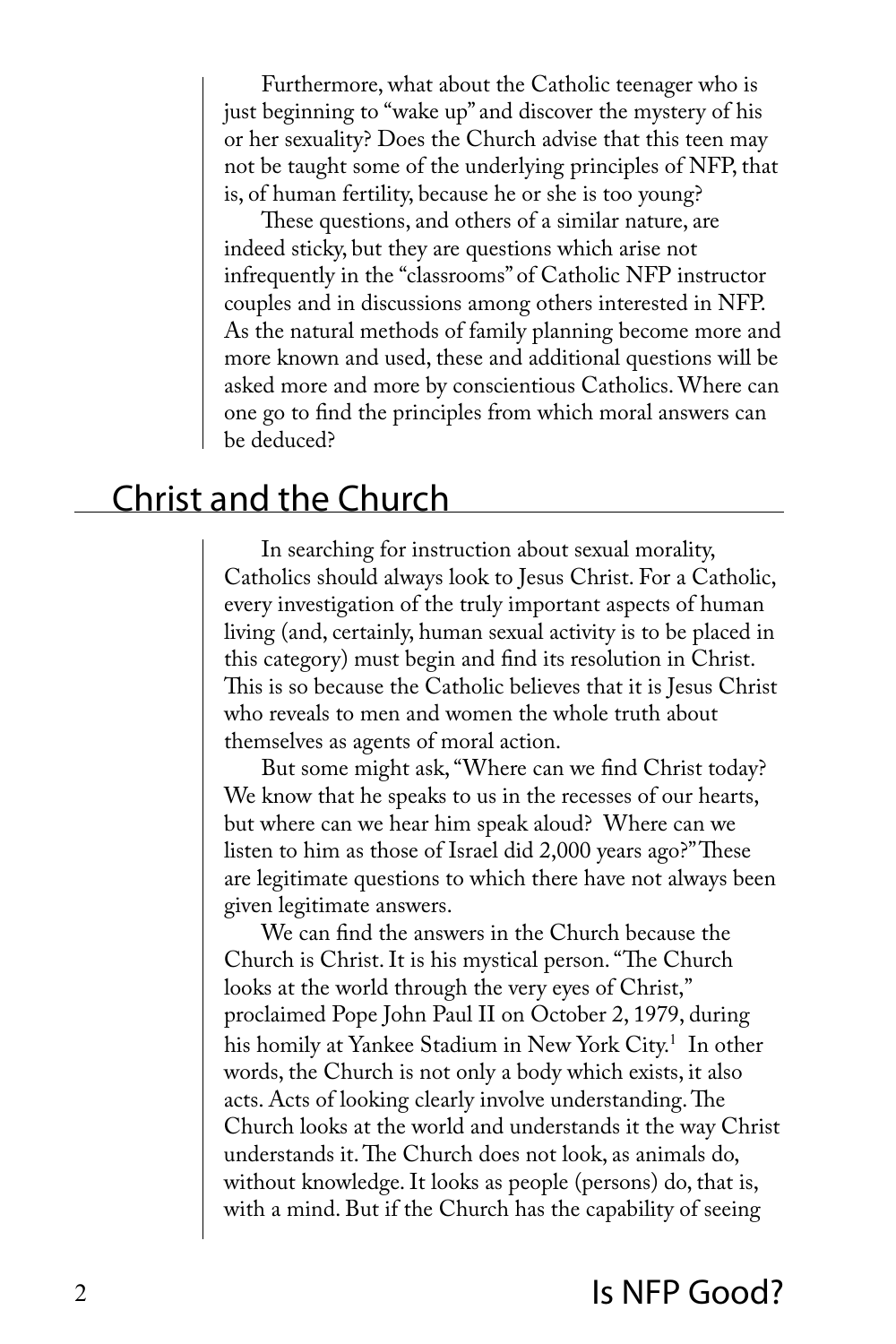with understanding, with the mind of Christ, then the Church is more than just the body of Christ. It is, in some sense, the person of Christ. A body alone could never act in any cognitive sense. But the Church does act in a cognitive sense, and therefore it is more than a body. It is a person, the person of Christ. Therefore, when the Church acts, it is Christ who is acting.

The pope's understanding of the Church as the person of Christ is absolutely faithful to St. Paul's teaching. In first Corinthians, St. Paul writes in the famous passage about charity, "If I deliver my body to be burned, but have not love, I gain nothing."<sup>2</sup> Obviously St. Paul does not use the word, body, here to mean only an attribute or an appendage of a person. Rather, body refers to the whole person. Earlier in the same epistle the Apostle writes, "The body is not meant for immorality, but for the Lord, and the Lord for the body. And God raised the Lord and will also raise us up by His power."<sup>3</sup>

At first in this passage, St Paul is speaking of the body, but then he switches to the personal pronoun, us. When the body is raised, it is we (us) who are raised. The body, for St. Paul, refers not just to a part, but to the whole, that is, to the person. "It is obvious that here it is not just the body which is meant, but the whole 'I.'"<sup>4</sup> Generally, the Hebrews did not draw as sharp a distinction between the body and the person as Western thought does. For the Semites, a human being was one entity, body and soul, and either word could be employed to denote the whole. Thus, when St. Paul referred to the Church as the body of Christ, he certainly did not intend to exclude the image of the Church as the person of Christ, rather he was affirming the Church as the person of Christ.

However, it is obviously impossible to identify the Church with the physical Christ. One difference between the Church and the physical Christ lies in the elements of the union. In the Incarnation, it is the second Person of the Blessed Trinity who unites in Himself the divine and human natures. In the Church, it is the Holy Spirit who unites the baptized (persons) in Christ. Thus, the Incarnation is one Person (God the Son) in two natures and the Church is one Person (God the Holy Spirit) who unites many persons in Christ. A second difference between the Church and the

 *The body, for St. Paul, refers not just to a part, but to the whole, that is, to the person.*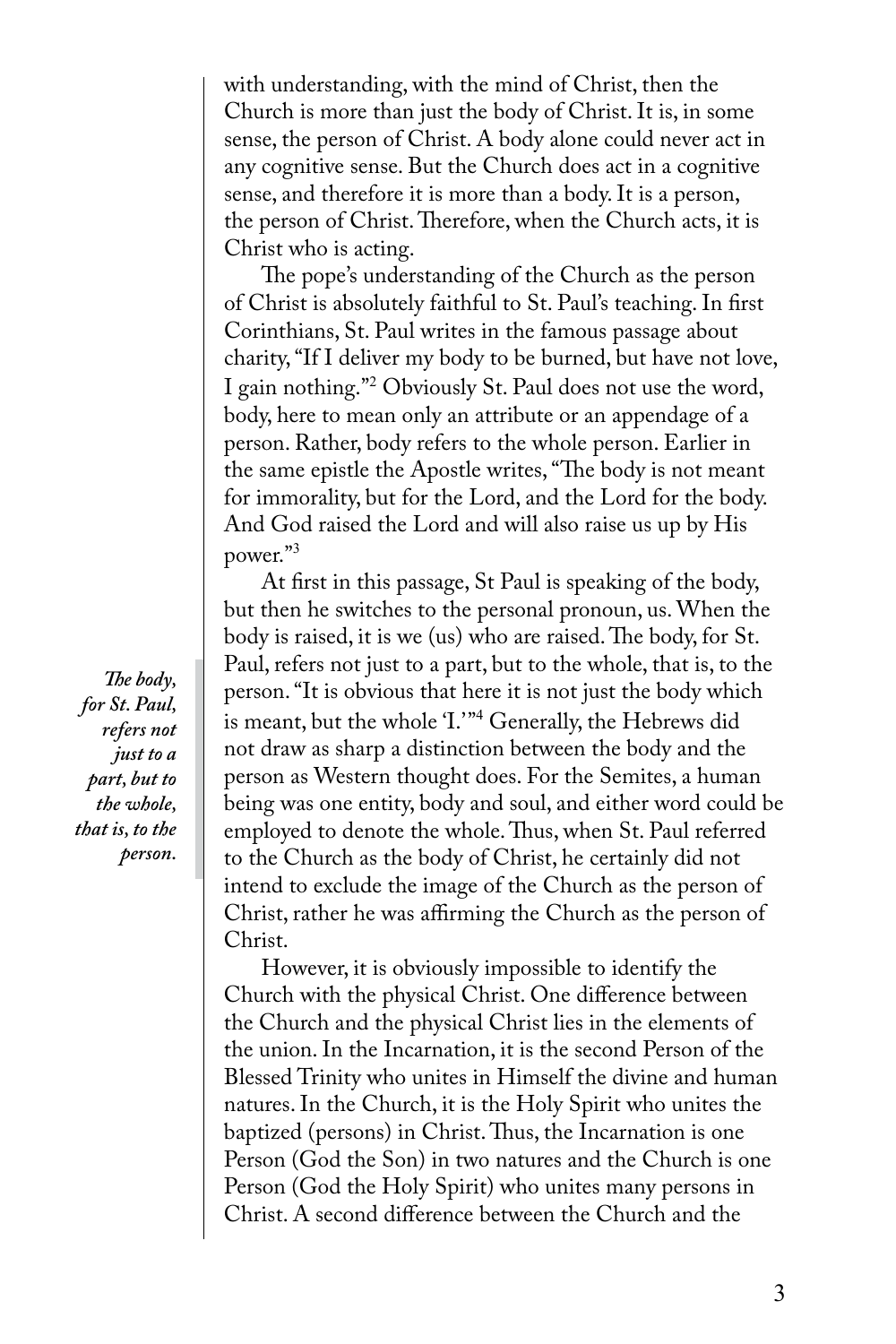physical Christ lies in the mode of union. The union of the two natures in Christ is accomplished in his Person, and the union in the Church is accomplished through sanctifying grace given to us by the Holy Spirit. A third difference between the Church and Christ lies in the differing resulting unions. In Christ, human nature is united to the divine Word (the hypostatic union). However, the members of the Church are not all united with the Logos, as though he were incarnate again in each of us. No, the union is not another hypostatic union. Nevertheless, the baptized are united with Christ in a mystical union. Thus, we refer to the Church as the mystical person of Christ to distinguish it from the physical Christ. The Church is a mysterious communion of persons (the baptized), which form the mystical person of Christ by the grace of the Holy Spirit.<sup>5</sup>

Thus, Christ speaks aloud today through his Church, specifically through the teaching authority (the magisterium) of his Church, namely, the Holy Father and the bishops in union with him. The entire Church is the continued and living presence of Jesus Christ in the world, and it is the magisterium which is the teaching voice of that living presence. Christ said to St. Peter and the Apostles, "He who hears you hears me." Christ gave those men the charism of teaching the flock, of exercising his prophetic office by teaching what he taught. This charism is continued today by their successors, the Holy Father (St. Peter's successor) and the bishops (successors to the Apostles). Thus, when we listen to the pope and those bishops united with him, we hear the very voice of Christ himself. The declaration of Christ, "He who hears you hears me," is enfleshed in these contemporary men who speak within the framework of the Catholic Church.

# Previous Magisterial Teachings and Theological Reflections

Since Catholics listen to the voice of Christ to resolve their moral questions, the answers to the moral dilemmas surrounding NFP are to be found in the voice of Christ, the magisterium of the Church. Therefore, we will examine recent statements of the Church regarding NFP, most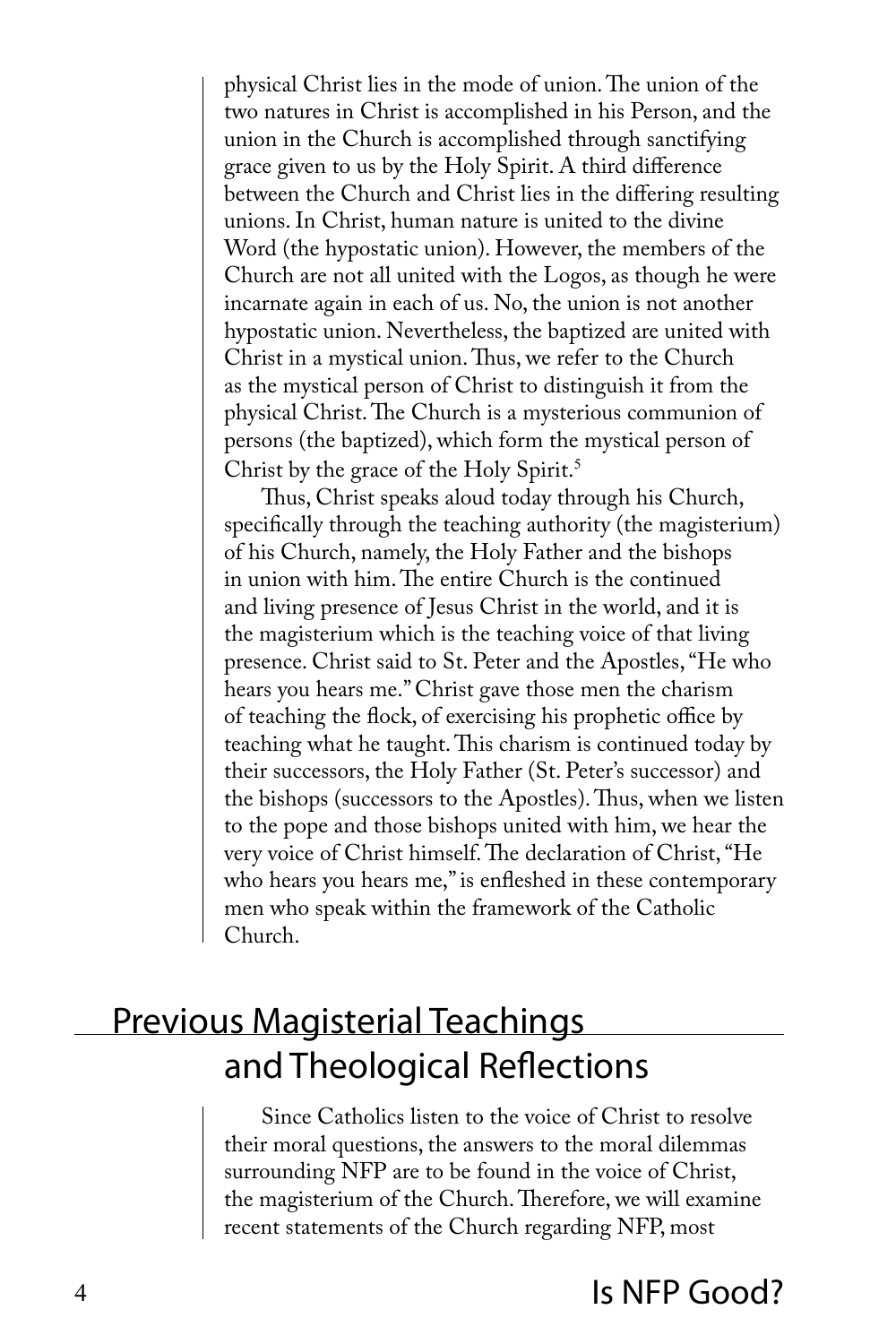of which come from the teaching of Pope John Paul II. However, before we examine his pronouncements, it would be valuable to gain some background by surveying past magisterial teachings and the theological opinions which these occasioned.

It is quite clear that there has been a genuine development in the Church's teaching on marriage. In the Church's history, the teachings of the magisterium and theological reflections on them have focused on the purpose(s) of the marital act and what the spouses should intend in and through sexual intercourse. There have been three purposes of sexual intercourse suggested: procreation, the expression of conjugal friendship and fidelity, and the avoidance of concupiscence. Generally speaking, the procreative purpose was the first one put forward; sexual intercourse as a remedy for concupiscence was discussed and criticized very early; and only after some reflection was it possible to see that sexual intercourse could express conjugal friendship and fidelity. Corresponding to these three purposes, theologians responding to the magisterium have discussed what the spouses should intend. Most authors agree that there is some fault in using the marital act to avoid sinful desire, and it gradually came to be understood that spouses need not explicitly intend the other two purposes of the marital act.

#### The Patristic Age

In the patristic age, most were agreed that the marital act was for the procreation of children and that spouses should intend children when they engaged in sexual intercourse. On the one hand, the Fathers of the Church were responding to the sexual permissiveness of the pagan Roman culture which surrounded them. On the other hand, they were facing the Gnostic heresy. The Gnostics believed all matter to be evil. Thus, the human body and human sexuality were also evil. One should never bring more evil, that is, another body, into the world. For Gnostics, procreation was one of the greatest evils because more flesh came into existence. In response to the Gnostics, the Fathers of the Church emphasized the inherent goodness of new life, that is, of procreation. This emphasis also countered the sexual mores of the time. Human sexuality is not a plaything. Rather it is

 *In the patristic age, most were agreed that the marital act was for the procreation of children and that spouses should intend children when they engaged in sexual intercourse.*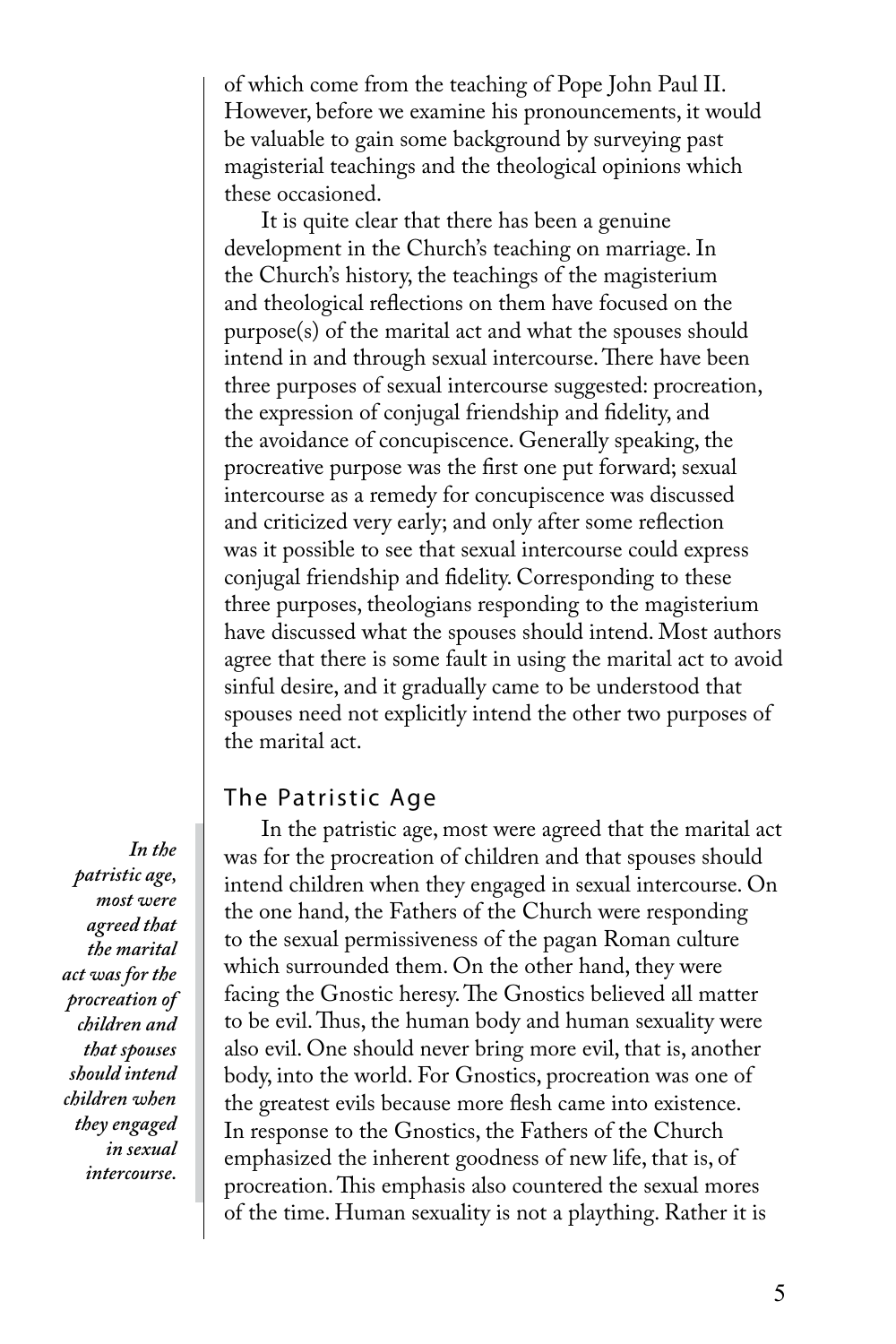for the serious and awesome purpose of giving new life. The marital act exists to give new life, and spouses should intend to give life when they have sexual intercourse. The Fathers acknowledged that intercourse also could be a remedy for concupiscence, but they also held that this purpose is selfish. They taught that spouses who intend only this purpose sin, at least venially.

#### St Augustine

St Augustine (354-430), Bishop of Hippo, taught that marriage and sexual intercourse were for procreation. Spouses should intend procreation when they engage in the marital act. He realized that sexual intercourse could be used as a remedy for concupiscence, but he taught that spouses who did this were guilty of a venial sin. Augustine does indicate at one point that marital relations can express friendship, and so it seems that he does leave the door open to intercourse as an expression of fidelity. This development pointed to what was to come.

#### Aquinas and Bonaventure

The flowering of theology in the medieval period brought with it a development in the theology of marriage. In the thirteenth century, Thomas Aquinas and Bonaventure both taught that the marital act was for conjugal fidelity as well as for procreation. Spouses could choose to express their friendship to one another through the marital act. In other words, although procreation was clearly understood as one of the purposes of the marital act, spouses need not specifically intend this purpose when they engaged in sexual intercourse. They could intend to express friendship. Of course, these theologians maintained that the spouses could never exclude procreation, but they need not explicitly intend it. Recognizing that some thought the marital act was for the release of desire, Thomas Aquinas and Bonaventure taught that taking a spouse out of selfish desire was flawed.

### Alphonsus Liguori

Finally, in the eighteenth century, Alphonsus Liguori, accepting procreation and fidelity as the purposes of sexual intercourse, taught that it was not necessary for spouses to intend explicitly the good of procreation or fidelity. It was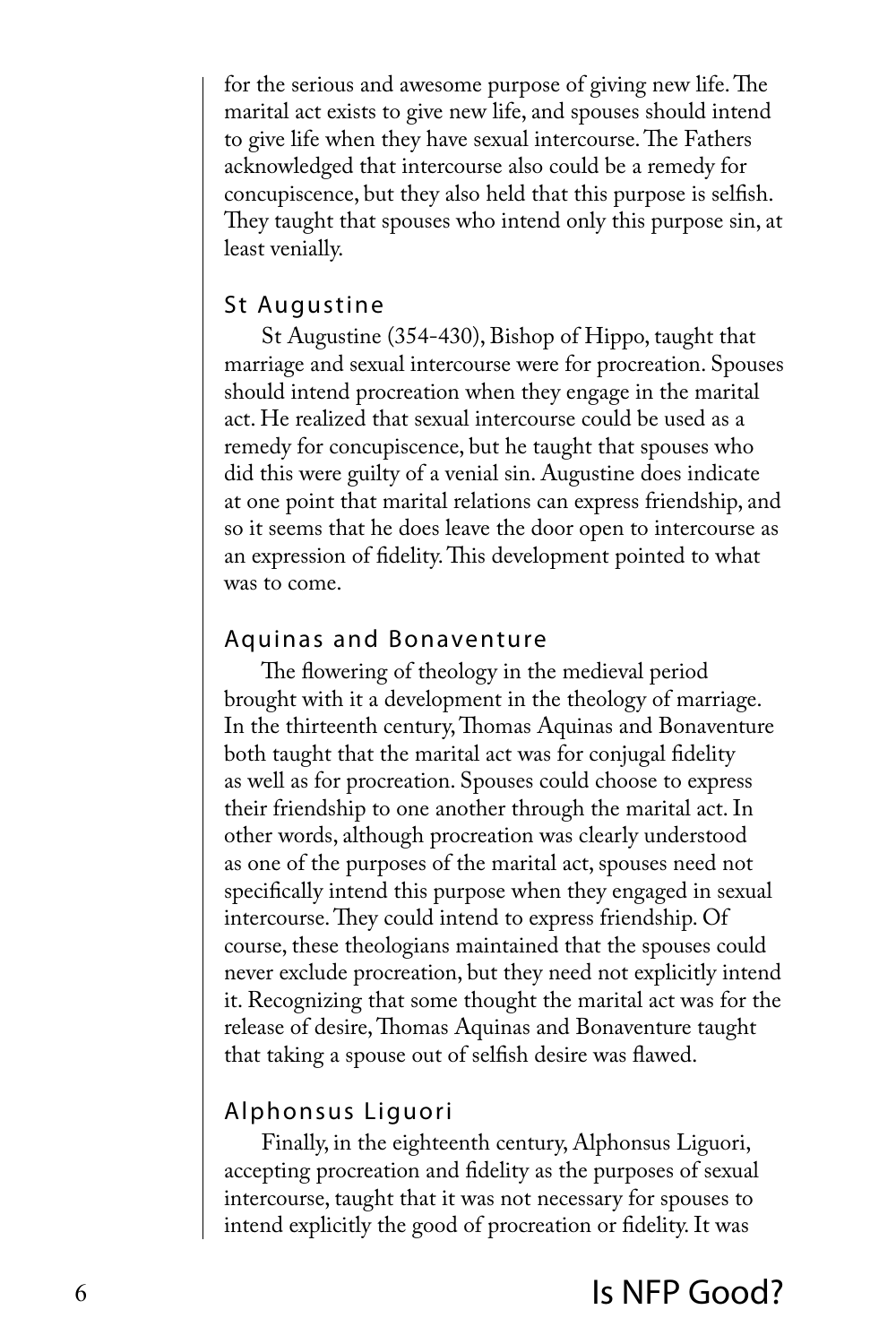sufficient that they implicitly intended these purposes. As long as these two purposes were intended, at least implicitly, Alphonsus taught that there was nothing aberrant in enjoying the pleasure which accompanied the sexual act. Thus, Alphonsus Liguori united the two purposes of the marital act. Not only were both recognized as existing in reality (that had occurred in the medieval period), but now Alphonsus taught that both should exist in the intentional order at least implicitly.<sup>6</sup>

Throughout history, magisterial documents and the theological research stimulated by them have tried to teach what the purposes of marriage are and what the spouses should include in their intention. The procreative purpose was recognized at the beginning. The conjugal friendship purpose came to be appreciated as the Church reflected on the mystery of the marital act. Intercourse as a remedy for concupiscence was recognized and criticized. From the beginning, the spouses were to intend the procreative purpose of the marital act. When the conjugal friendship purpose was recognized, it was clear that spouses could implicitly intend the procreative purpose and explicitly wish to express their friendship. The final development occurred when Alphonsus Liguori taught that both intentions need not be explicit, but it sufficed if they were implicit. Finally, the whole tradition holds that spouses who intend only the satisfaction of their own desires sins, at least venially.

#### Casti Connubii (On Christian Marriage)

The next stage in the development of Catholic teaching occurred with Pope Pius XI's encyclical, *Casti Connubii*. It is important to remember the context in which this encyclical was written. First, by the 1930s scientists had made some progress in their investigations into human fertility. For the first time, it was possible for spouses artificially and effectively to thwart procreation. The procreative purpose could be excluded both in the physical and intentional orders. Spouses could now temporarily suspend their fertility and attempt to express their friendship while blocking the procreative purpose of the marital act.

Through a natural method, it was also possible for them to know with some accuracy when they were fertile. Thus, without artificially altering themselves, that is, without

 *For the first time, it was possible for spouses artificially and effectively to thwart procreation.*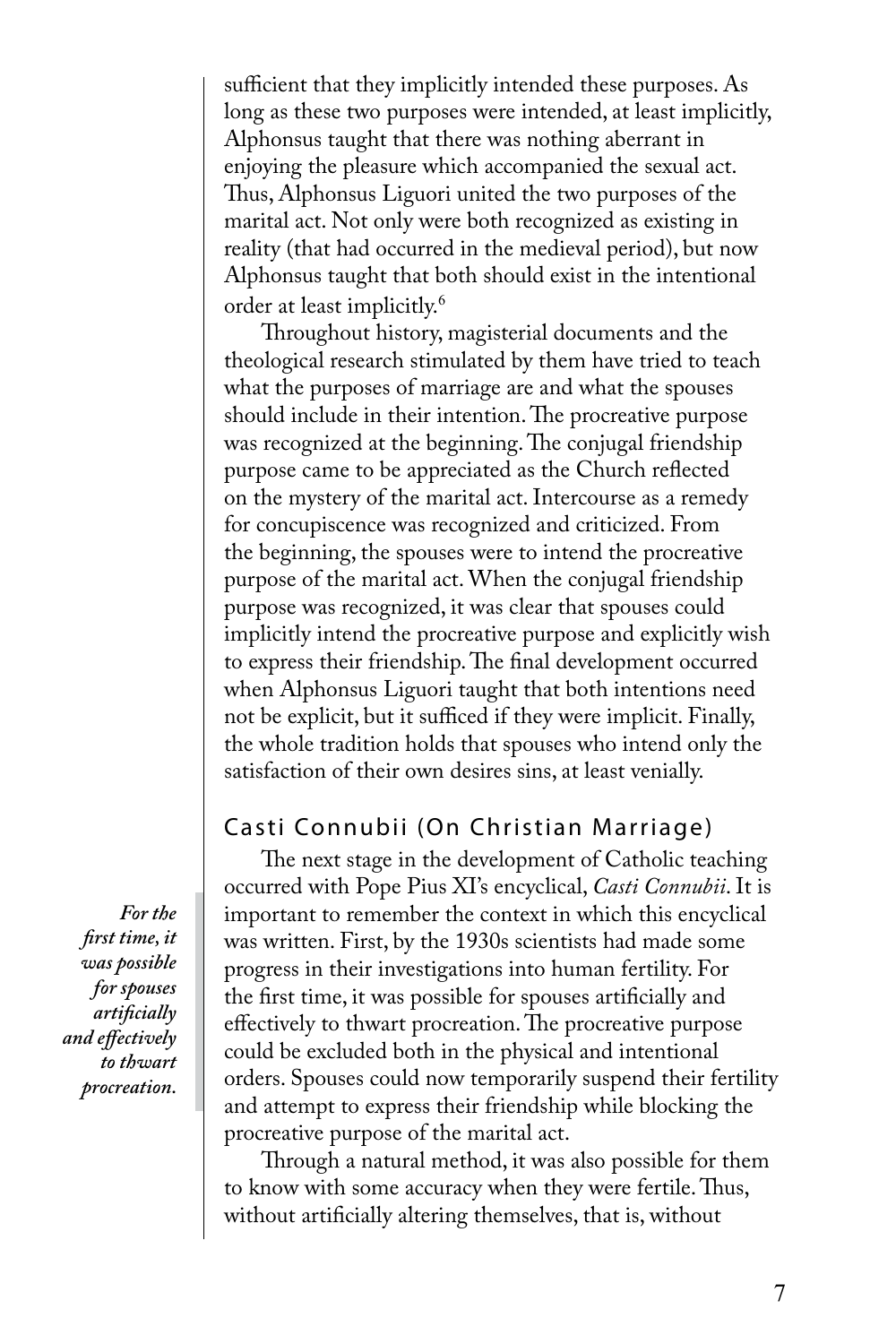physically blocking the procreative purpose, they could engage in the marital act knowing that they probably would not conceive a child. With greater probability than ever before, they could intend not to have a child while engaging in the marital act.

Second, in the year of the publication of this document, the Anglican Church had altered the constant teaching of the Christian Churches regarding the procreative aspect of sexual intercourse. The Anglican Church accepted contraception and taught that couples could physically exclude procreation and not even implicitly intend conception. This was a radical departure from the previous tradition. The medieval and modern theologians had spoken of spouses not explicitly intending procreation every time they engaged in sexual intercourse. They never allowed procreation to be excluded in the physical or intentional orders. With these developments, new questions were raised. Could the spouses exclude procreation physically and intentionally? Was the knowledge that conception was improbable an exclusion in the intentional order? Pius XI wished to reaffirm the Catholic tradition, giving some guidelines to the faithful about the new methods and responding to the Anglican position.

Pope Pius XI affirmed most strongly the Catholic teaching that the direct frustration of procreative purpose was gravely sinful. Spouses could not physically or intentionally exclude procreation. Spouses should intend procreation at least implicitly. However, in conformity with Catholic tradition, he did allow spouses to engage in nonprocreative sexual intercourse (which they now could do with the new scientific knowledge of the natural cycles of human fertility) for sufficient reasons. In the judgment of the magisterium, recourse to the infertile periods was the equivalent of not explicitly intending procreation, but still accepting it and intending it, at least implicitly, as a purpose of the marital act.

The common interpretation of this teaching in the United States at least in the 1950s and 1960s, was that procreation was the chief purpose of the marital act and any non-procreative sexual intercourse was at least suspect. It seemed that we had returned to the patristic age. The Fathers of the Church had emphasized the procreative purpose of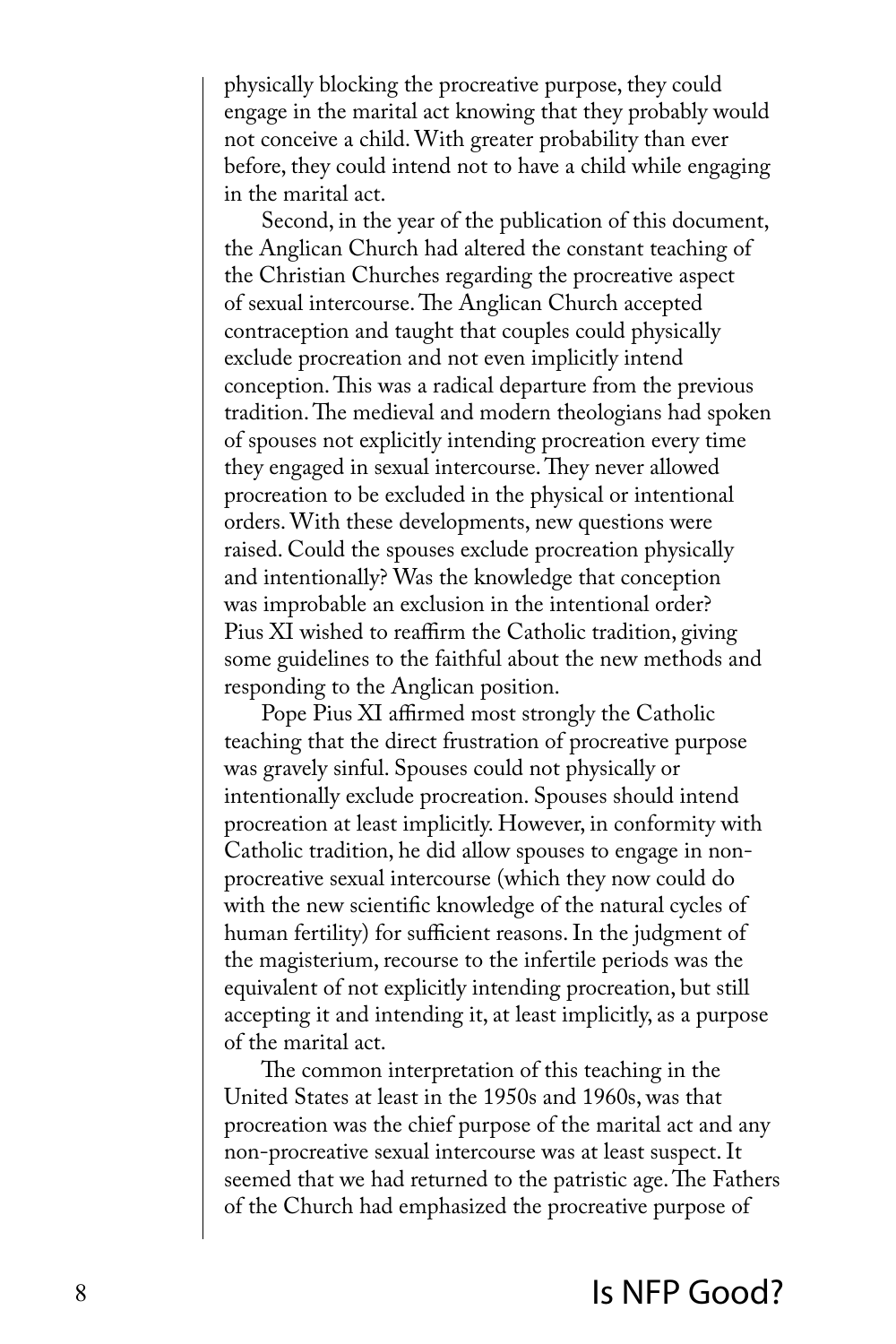intercourse because the conjugal friendship purpose was not yet clearly seen. By the end of the eighteenth century, the two purposes of intercourse were joined in thought and it was sufficient if the spouses intended both at least implicitly. But in our era, a new possibility arose. It was possible to eliminate the procreative purpose of the marital act. With this attack, the Church felt compelled to reaffirm procreation. Less was said about conjugal friendship. The result was that Pius XI appeared to be returning to the position of the patristic era. The Fathers had emphasized procreation because they did not clearly recognize any other legitimate purpose of intercourse. Pius XI emphasized procreation because it was denied in so many quarters. But the emphasis on procreation in *Casti Connubii* (directly attributable to the questions that the Pope was answering) led some to the false conclusion that the Church regarded procreation as more important than conjugal friendship. Nothing could have been more false. Pius XI did not deny any of the developments of the previous centuries.

In the next three and a half decades, there developed a new appreciation of the human person and the immense gift which one spouse makes to another in marriage. Within Western culture, there was an emphasis on conjugal friendship and a gradual de-emphasis on giving new life. From this new context questions arose which became more and more urgent. Why was it impossible for spouses to express their fidelity and frustrate procreation? Was procreation the only good thing in the sexual act which counted? Why could not spouses choose to express their friendship and avoid procreation, especially when another child would place such burdens on the marital relationship that it would injure the conjugal unity? These questions became more and more pressing as the means for regulating conception, both natural and artificial, became more and more sophisticated.

It was in this context that the Second Vatican Council met. The Council spoke of marriage as a "partnership of marriage and of love."<sup>7</sup> While it affirmed that marriage was ordered to the procreation and education of children, it recognized and applauded the mutual self-gift of both spouses to one another. However, since Pope John XXIII had established a special commission to study the question of

 *In the next three and a half decades, there developed a new appreciation of the human person and the immense gift which one spouse makes to another in marriage.*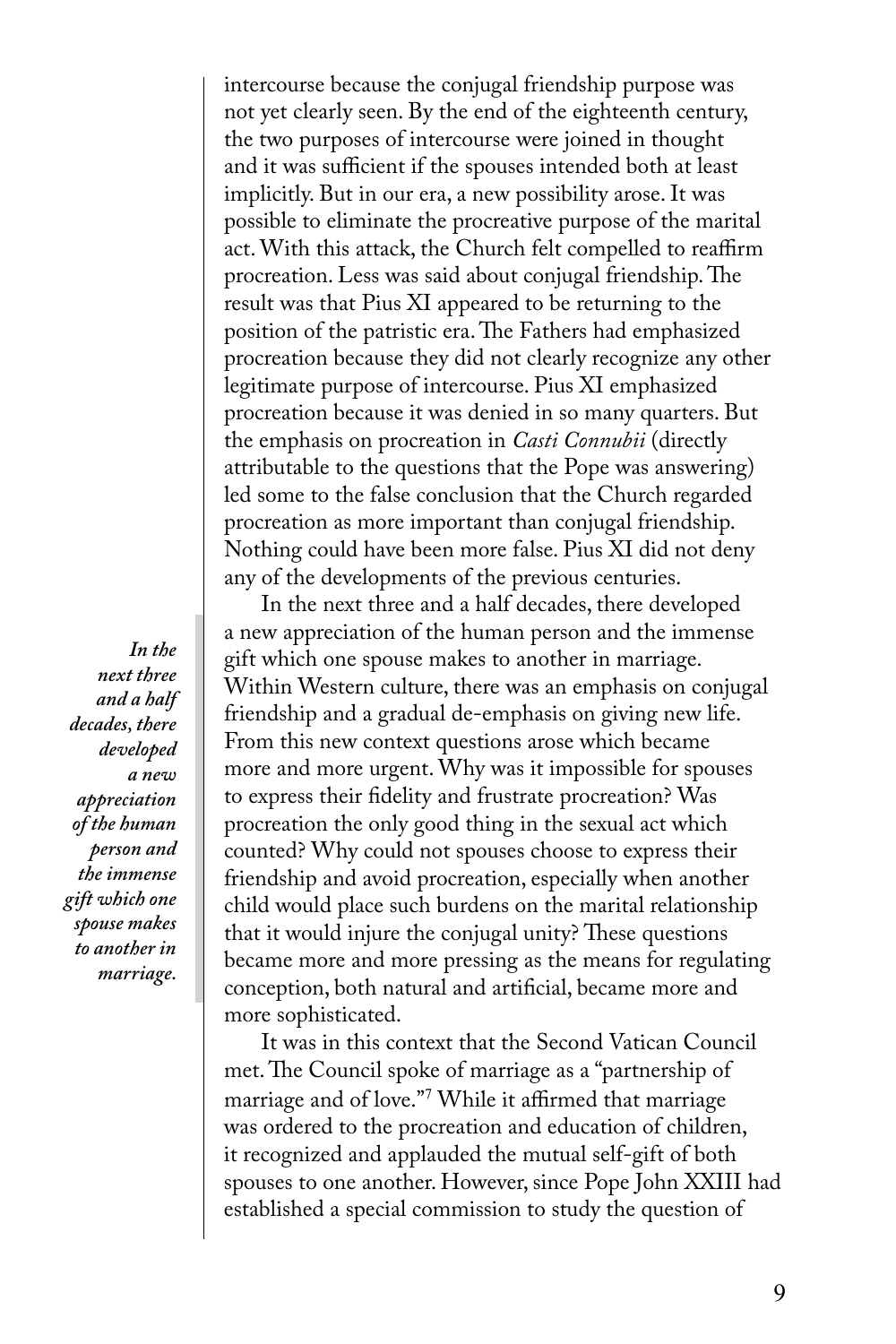contraception, and this had been confirmed and enlarged by Pope Paul VI, the fathers of the Second Vatican Council did not directly treat the question of contraception. That was to be handled by the Holy Father after receiving the findings of the commission.

#### Humanae Vitae (On Human Life)

Of course, we all know the outcome. The commission reported to Pope Paul VI and he issued the famous encyclical, *Humanae Vitae*. The encyclical clearly reaffirms the teaching of the Church that the procreative purpose of the marital act cannot be excluded physically or intentionally. Anti-procreative intercourse is seriously sinful. But nonprocreative intercourse is permitted. Thus, Paul VI allows couples to have recourse to the infertile times for "serious motives."<sup>8</sup> In allowing couples to engage in non-procreative intercourse, he acknowledges that the implicit openness to children is sufficient intention. In these positions, Paul VI is in complete conformity with the Catholic tradition. However, before the Holy Father introduces these doctrinal points, he speaks of marriage as the personal gift of the two spouses to one another. He teaches that all marriage finds its origins in God. He recognizes that marriage is a total gift, a very special friendship. In other words, the Holy Father accepts and makes his own, that is, the Church's own, some of the new personalism which had developed over the previous decades. Paul VI is responding to some of the criticism leveled against Pius XI. He clearly points to the conjugal friendship purpose of the marital act.

*Paul VI is responding to some of the criticism leveled against Pius XI. He clearly points to the conjugal friendship purpose of the marital act.*

Still, when he comes to give reasons for his doctrinal points he relies heavily on natural law principles, for example, "the conjugal act…capacitates them (the spouses) for the generation of new lives, according to laws inscribed in the very being of man and of woman…"<sup>9</sup> For some, the dichotomy between the new personalism and the natural law arguments was most frustrating. In defense of Paul VI, it must be remembered that the encyclical was written at a time when the personalistic arguments were not as developed as they are today. What would we have had him write? Also, it must be remembered that, to his credit, he asked theologians to continue to work on this problem. He viewed the encyclical as a beginning of a new dialogue regarding

### 10 Is NFP Good?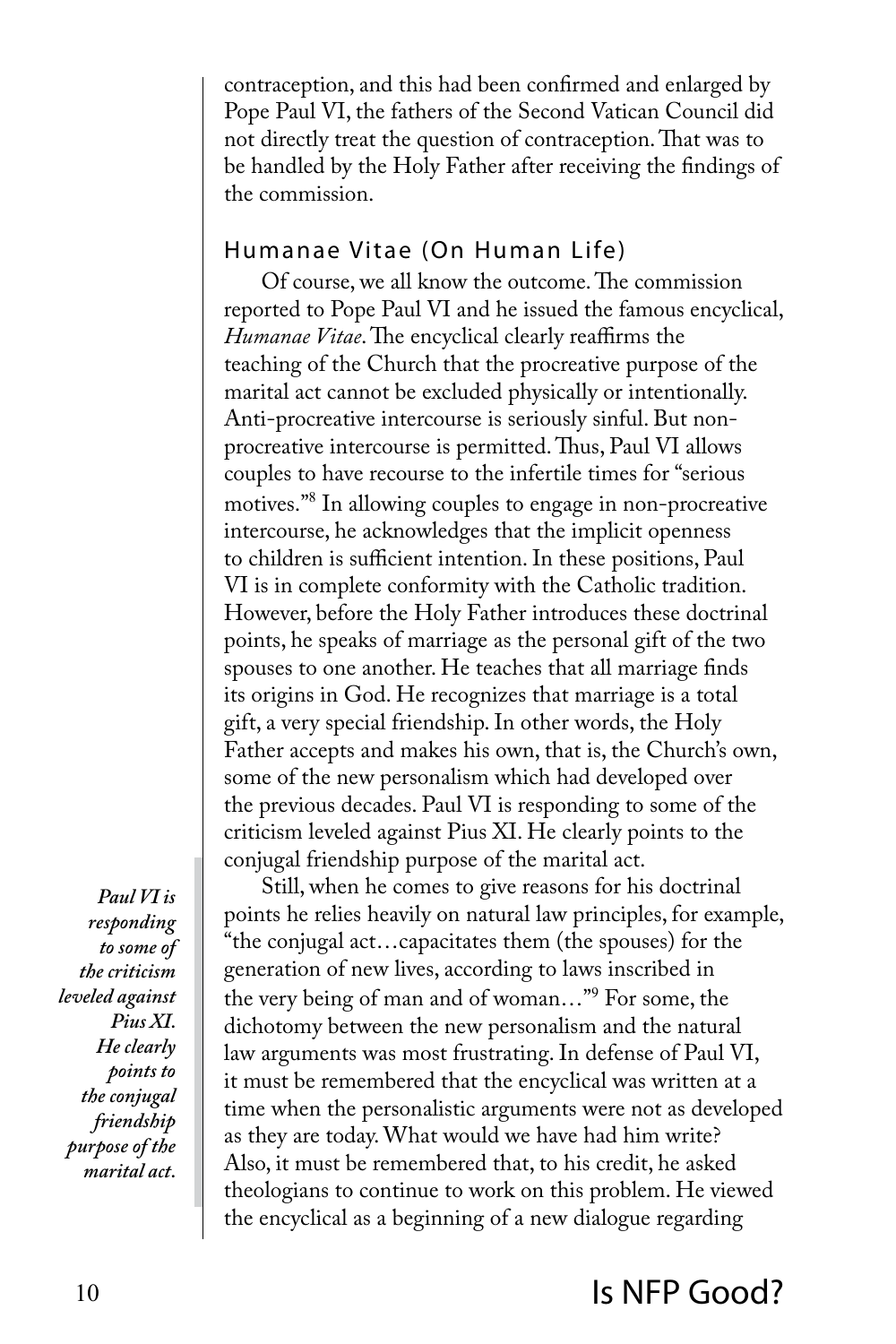the defense of the Church's teaching. He did not see the arguments he presented as the last words on the subject.

*Humanae Vitae* suffered from the same context as *Casti Connubii*. The encyclical, especially with the development of the birth control pill, was centered on the question of anti-procreative intercourse. Therefore, the Pope emphasized that the procreative purpose of the marital act could not be excluded. But in his attempt to recognize the other purpose of sexual intercourse (a response to the critics of *Casti Connubi*), the Pope spoke of conjugal friendship and procreation as "two meanings."<sup>10</sup> The necessary emphasis of the encyclical on procreation and its language of "two meanings" led many to separate, at least in thought, the two purposes of the marital act. But the entire tradition testifies to the gradual understanding that conjugal fidelity and procreation are inseparable in the one act. The irony is that Paul VI's very point (that the procreative purposes could not be eliminated) depended on the entire Catholic tradition of the inseparability of the two purposes. But the previous tradition did not answer the new question. The previous tradition had responded to the questions: "What is included in the purposes of the marital act?" and "What must the spouses intend explicitly and implicitly?" The new question was: "Is it possible to exclude procreation from the marital act in reality and in the intentional order?" A new theological framework was necessary to answer the exclusion question and still preserve the integral unity of the marital act. This new theological framework was not yet in place when Paul VI wrote *Humanae Vitae*. The Pope was in an impossible position.

## A New Theological Construct

The Church's teaching was on tentative ground. The Church had to respond to those who would exclude (physically and/or intentionally) the procreative purpose of the marital act, and the Church had to do this without eliminating (or seeming to eliminate) the conjugal friendship purpose (Pius XI's difficulty) and without separating the two purposes (Paul VI's difficulty). The answer lay in somehow recovering the attitude which prevailed at the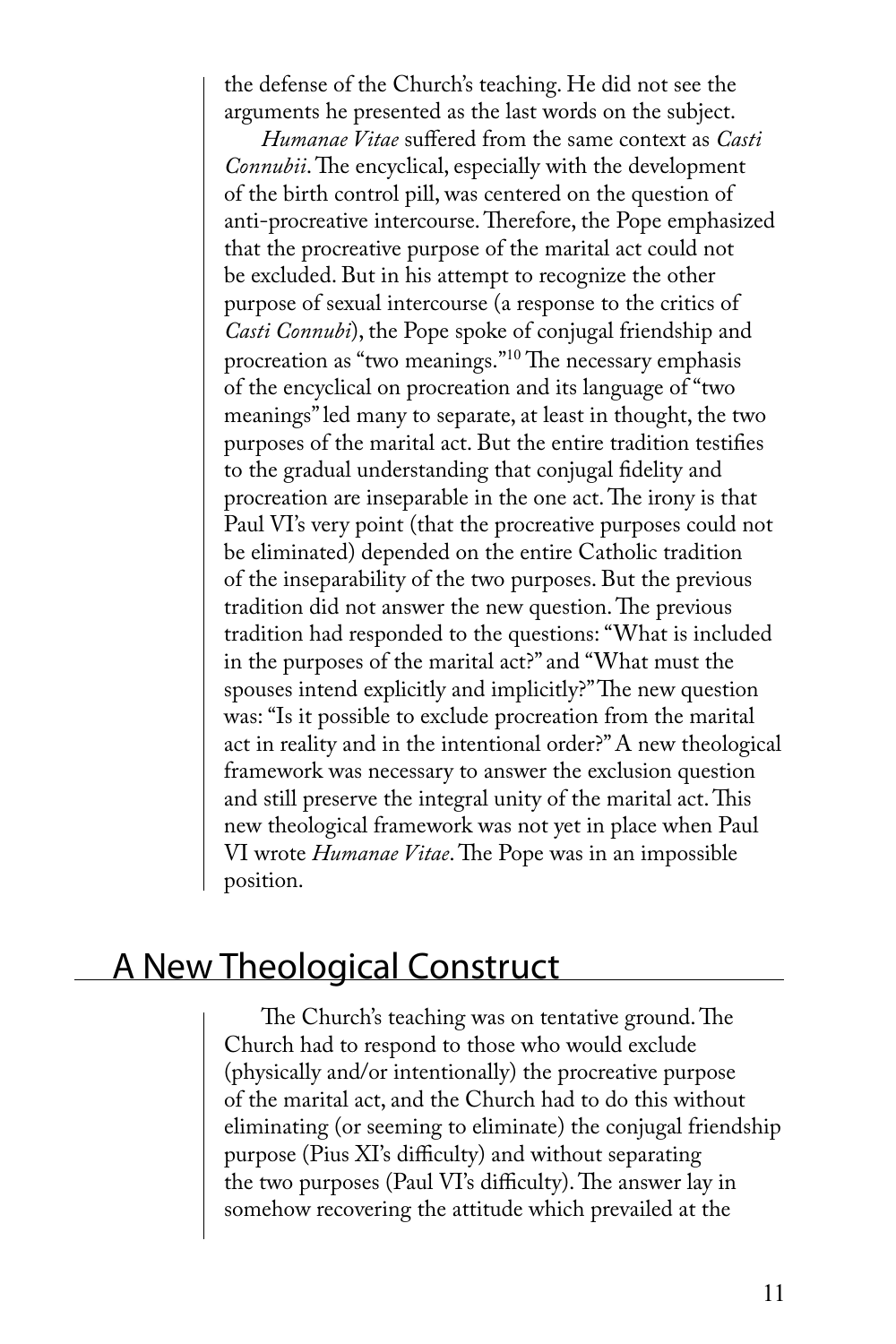time of Alphonsus Liguori who saw that spouses should include physically and intentionally (at least implicitly) both procreation and conjugal friendship when engaged in the marital act. But this tradition now needed a new context because of the new question. The recovery occurred through Pope John Paul II who developed a new theological construct which responds to the exclusion question. John Paul II began by asking, "What is love?" But since, of necessity, marital love includes conjugal friendship *and*  procreation, this question responded to those who would exclude procreation, and it reunited what was conceptually broken apart. This question also opened the way to the new personalistic arguments because love only exists between persons. Thus, to understand love, one must understand personhood.

John Paul II brilliantly summarized his new approach in *Familiaris Consortio (The Apostolic Exhortation on the Family in the Modern World)*. Article 11, the first article of the second part of the document, deserves to be quoted in full:

God created man in His own image and likeness: calling him to existence *through love*. He called him at the same time *for love*.

God is love and in Himself He lives a mystery of personal loving communion. Creating the human race in His own image and continually keeping it in being, God inscribed in the humanity of man and woman the vocation, and thus the capacity and responsibility, of love and communion. Love is therefore the fundamental and innate vocation of every human being.

As an incarnate spirit, that is a soul which expresses itself in a body and a body informed by an immortal spirit, man is called to love in his unified totality. Love includes the human body, and the body is made a sharer in spiritual love.

Christian revelation recognizes two specific ways of realizing the vocation of the human person, in its entirety, to love: marriage and virginity or celibacy. Either one is, in its own proper form, an actuation of the most profound truth of man, of his being "created in the image of God."

Consequently, sexuality, by means of which man and woman give themselves to one another through the acts which are proper and exclusive to spouses, is by no means something purely biological, but concerns the innermost being of the human person as such. It is realized in a truly human way only if it is an integral part of the love by which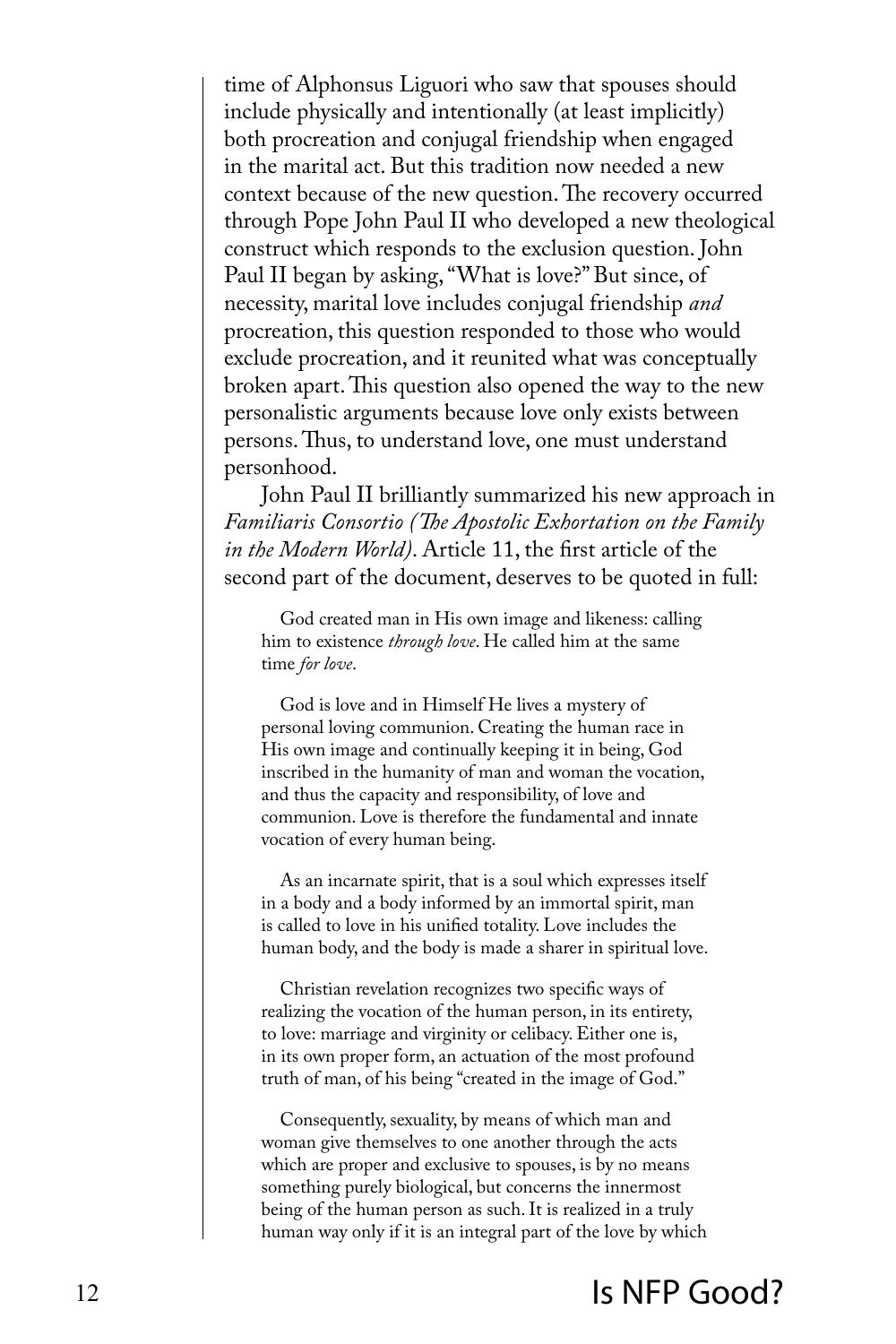a man and a woman commit themselves totally to one another until death. The total physical self-giving would be a lie if it were not the sign and fruit of a total personal selfgiving, in which the whole person, including the temporal dimension, is present: if the person were to withhold something or reserve the possibility of deciding otherwise in the future, by this very fact, he or she would not be giving totally.

This totality which is required by conjugal love also corresponds to the demands of responsible fertility. This fertility is directed to the generation of a human being, and so by its nature it surpasses the purely biological order and involves a whole series of personal values. For the harmonious growth of these values a persevering and unified contribution by both parents is necessary.

The only "place" in which this self-giving in its whole truth is made possible is marriage, the covenant of conjugal love freely and consciously chosen, whereby man and woman accept the intimate community of life and love willed by God Himself, which only in this light manifests its true meaning. The institution of marriage is not an undue interference by society or authority, nor the extrinsic imposition of a form. Rather it is an interior requirement of the covenant of conjugal love which is publicly affirmed as unique and exclusive, in order to live in complete fidelity to the plan of God, the Creator. A person's freedom, far from being restricted by this fidelity, is secured against every form of subjectivism or relativism and is made a sharer in creative Wisdom.

The cornerstone of Pope John Paul II's recovery of the Catholic tradition—that the marital act and its results form one integral whole—is given in the very first sentence of the above quotation. John Paul II reminds us that man is made in God's image and likeness and therefore is called to do what God does, that is, love. In this brief sentence, there are two profound truths which need some analysis. First, it is necessary to understand what it means to be made in God's image and likeness. Second, it is vital to know how God loves, if we are to imitate him. The first task includes a study of the interior and exterior aspects of the human person. For our purposes, we are primarily interested in the exterior (physical) aspects, and this is what John Paul II calls the theology of the body. He has approached the second area in many different books, articles, and speeches, and it might be called the theology of the family. Natural family planning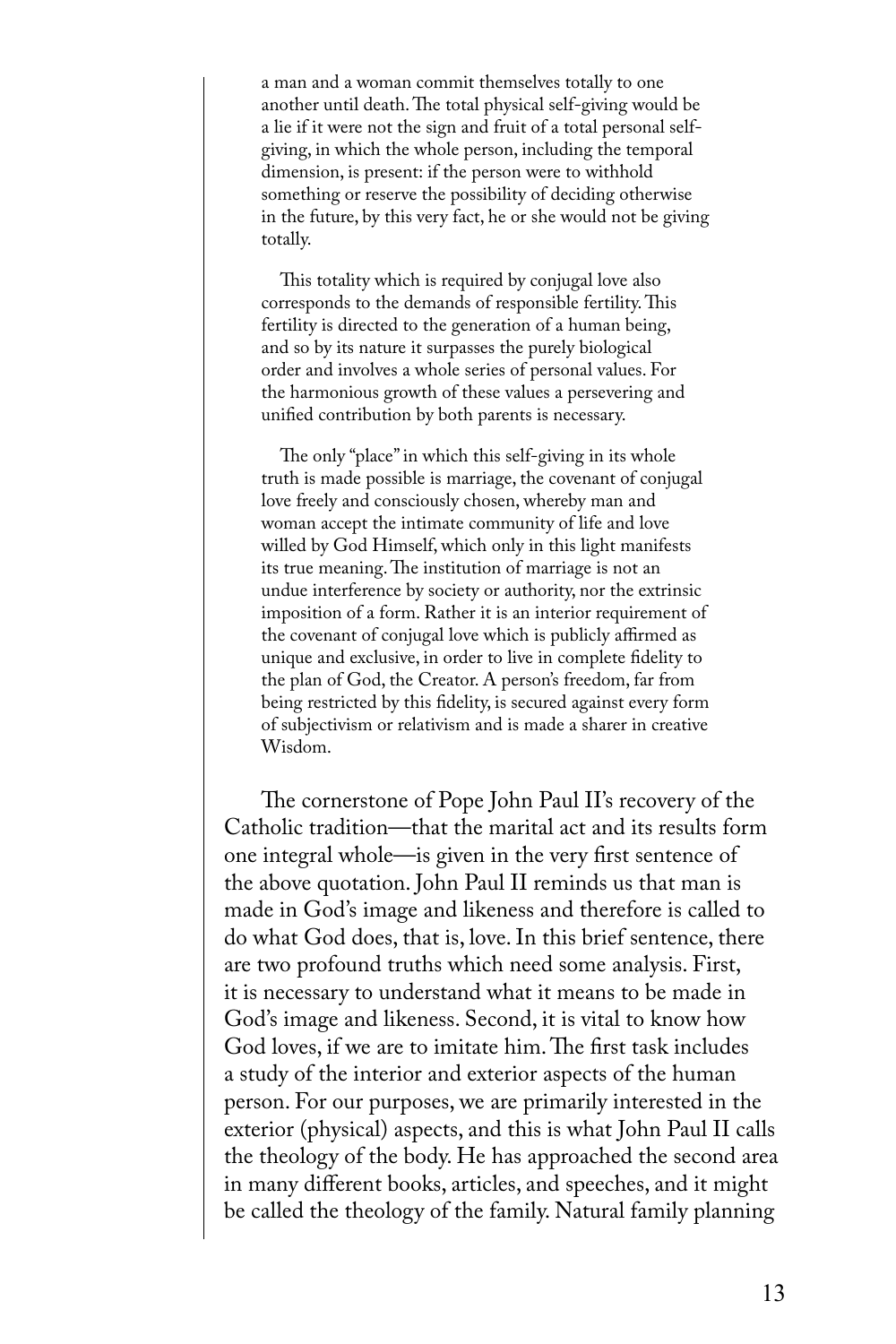(fertility awareness) is best examined as a means of revealing the profound mystery of the human person (theology of the body), and responsible parenthood is the application of the theology of the family by a particular family in its concrete situation.

## Theology of the Body

It is important to note that the theology of the body (and therefore NFP) is a prerequisite to the theology of the family. It is very difficult to understand John Paul II's recovery of the meaning of the marital act without the theology of the body. Of course, the theology of the body is an independent study in its own right. However, for our purposes we are chiefly interested in it as a stepping stone to a further understanding of his recovery of the Catholic tradition on marriage.

As is apparent in the above quote, the theology of the body begins with the affirmation in Genesis that we are images of God. God is a personal God—Father, Son, and Holy Spirit. A person is a being with a mind and a will. We reflect God primarily because we are persons, that is, because we have minds and wills, the powers of thinking and choosing. Further, we are the only persons in the universe with bodies. Therefore, we also reflect God in and through our bodies. We are the only beings who can express personhood in a physical way. God cannot express His Divine Persons in a physical way because He does not have a body. (Of course, Our Lord Jesus Christ is God, and he has a body. However, he has a body because he assumed human nature. It is as a man that he has a body, not as God.) The angels cannot physically manifest personhood because they do not have bodies. Only a human being is able to express his personhood physically. This is the point of John Paul II's third paragraph.

However, we do not only express our persons, we also reflect the divine Persons through our bodies. Since we are like God, we are invited to act as God acts. When we act as God acts, and this action is expressed outwardly, we not only express our own persons through our bodies, we also reflect the divine Persons. When the person acts as he should

*When the person acts as he should (as God acts), and this act is expressed outwardly, the body becomes a mirror reflecting God.*

## 14 **Is NFP Good?**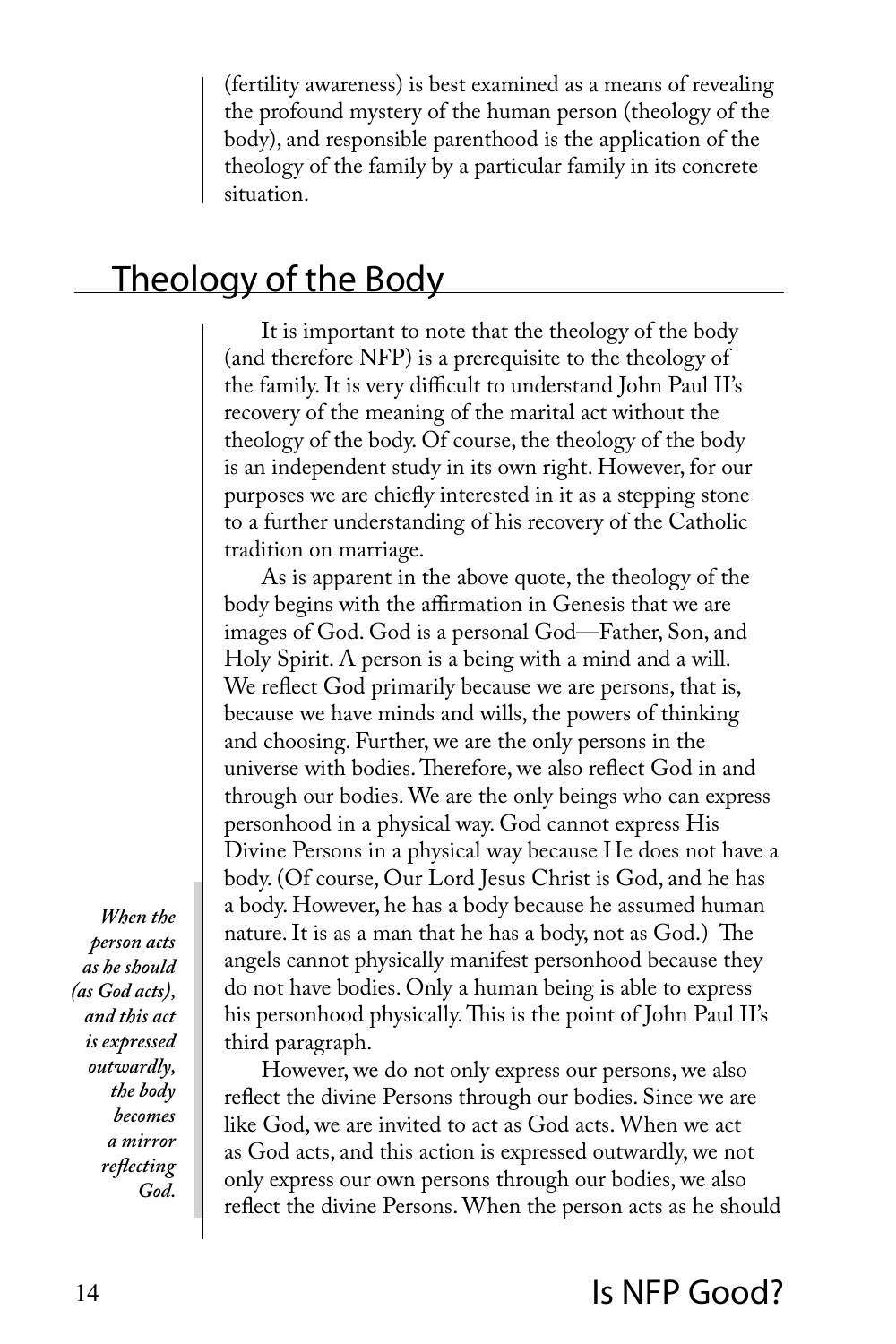(as God acts), and this act is expressed outwardly, the body becomes a mirror reflecting God; the body becomes a sign or sacrament, a physical image of the divine Persons. As embodied persons, we are called to a wonderful task. We are each called to reflect God in our interior and exterior activities. We are each of incredible value and dignity before God because in every aspect of our being, we are invited to be a mirror image of Him.

The human body is the sum of its biological functions, and, at the same time, it is more than these. Through these apparently understandable functions, the mystery of the human person finds expression. Thus, in themselves, these biological functions are intriguing. If they were not, they could not express the mystery of each human being. The body fully expresses the person when it participates in the most proper activity of the human person, that is, love. Love is the most notable human activity because it is the most God-like. The bodily expression of this love occurs through our sexual powers. These are the most fascinating of our bodily capabilities because through them the human person reveals himself most fully as an image of  $God.$ <sup>11</sup> Thus, our sexual powers express the human person more deeply than our physical powers. As John Paul II wrote in the fifth paragraph of the earlier quote (*Familiaris Consortio*, 11), "sexuality, by means of which man and woman give themselves to one another through the acts which are proper and exclusive to spouses, is by no means something purely biological, but concerns the innermost being of the human person as such." Our sexuality is, in a sense, a window to the soul.

## The Role of NFP

The study of our sexual powers could be called the practicum of the theology of the body which reveals the profound mystery of the human person. This study is undertaken by the teachers and students in the natural family planning movement. NFP examines our fertility; it investigates our sexuality, the window to the soul. In NFP classes, couples are taught about their own fertility; they learn fertility awareness. There is a distinction between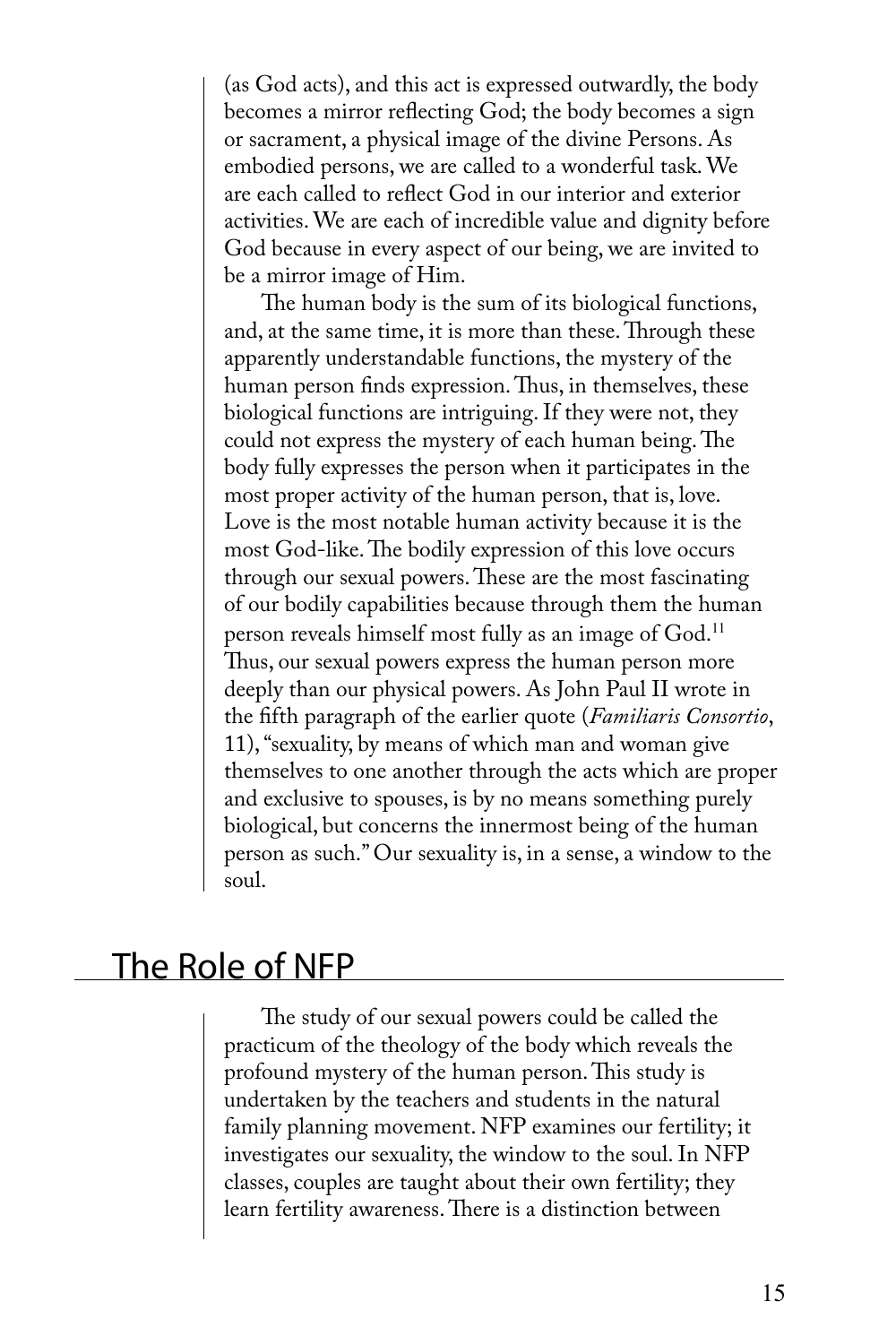knowledge of fertility and its application. Married couples may use NFP (fertility awareness) in planning their family, but this is distinct from NFP as such. The use of NFP by spouses comes under the rubric of responsible parenthood, which we will consider later within the context of our discussion of John Paul II's new insights into conjugal love.

This pope desired that every couple learn NFP because it teaches fertility awareness. Since it is the study of our sexual powers, the window to the soul, NFP reveals the profound mystery of the human person. In studying their sexual powers, men and women will see the mystery which is expressed in and through these faculties. Men and women will perceive the dignity of the body and its sacramental value as a physical image of God. People will begin to respect the body and hold it in awe and reverence. John Paul II believed that fertility awareness is the means to teach the world the incomparable dignity of the human body as the expression of the human person. When men and women understand the truth about themselves, they will be more inclined to act responsibly, that is, in accordance with their truth and value. But it is impossible to act responsibly if one is unaware of the truth. NFP teaches the truth about fertility. As such, NFP will usually lead to virtue. Thus, the Holy Father encouraged its use as a means of developing a holy life. Pope John Paul II elevated NFP to an apostolate, a tool for people to use on the path to holiness.<sup>12</sup>

It is indeed ironic that NFP has become the means of teaching us about the mystery of our own existence. Many have advocated contraception as a means of giving spouses the freedom to be themselves. However, it seems that the very opposite of contraception—NFP—is the true embodiment of the new personalism. It is NFP—fertility awareness—which truly reveals the profound mystery of the human person. It is the study of human fertility, of sexuality, which shows the individual that he or she is truly an image of God and made to love as God loves. NFP probes the unchartered and infinite depths of each individual human person. It gives people a sense of their own worth and dignity.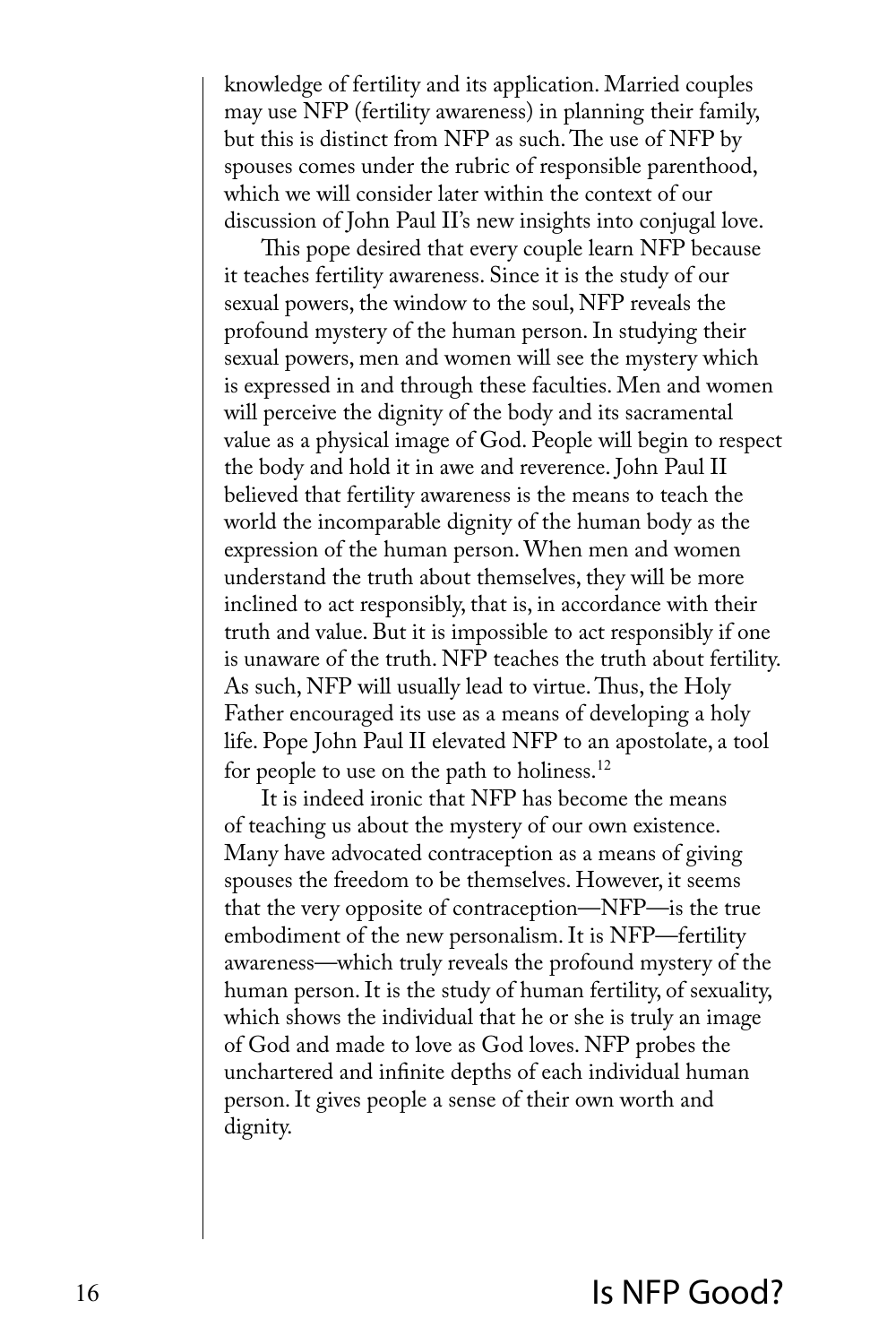# NFP and the Theology of the Body

Some would object that the specific knowledge of one's own fertility is little better than the sex education programs advocated by Planned Parenthood, SIECUS, and other secular organizations. How can the Church urge the establishment of such programs? Clearly, NFP—that is, fertility awareness—can become simply a very technical individualized biology lesson or experiment. John Paul II warned us against this. He did not wish NFP to be taught in this way. However, he did wish it to be taught in the context of the theology of the body. It is absolutely necessary to teach the students of NFP the theology of the body. The theology of the body must be presented, otherwise the fertility awareness classes of the NFP movement would indeed be little better than sex education classes. As John Paul II taught us:

In the common viewpoint, it frequently happens that the "method," separated from the ethical dimension proper to it, is put into effect in a merely functional and even utilitarian way. By separating the "natural method" from the ethical dimension one no longer sees the difference between it and the other "methods" (artificial means) and one comes to the point of speaking of it as if it were only a different form of contraception.<sup>13</sup>

It is possible to imagine married and engaged couples taking NFP classes, where the theology of the body is presented, and not accepting the value system offered. Some do come only to discover their own fertility. Is it necessary to ask them to leave the classes? Absolutely not! While logically and theoretically it is better to examine the principles and then apply them to the practical order, this is not always the best approach pedagogically. Theoretically, the theological underpinnings of fertility awareness should precede the technical aspects, but practically, it often works the other way. For many, many people, the profound mystery of their own personhood, their own creation in the image and likeness of God, reflected also in their bodies, is only revealed to them after they have accepted their own fertility. It is the practical study of their own fertility (charts and all the rest) which reveals to them the wonder of their humanity. At that point, these people can be taught why they are unique and

*For many, many people, the profound mystery of their own personhood … is only revealed to them after they have accepted their own fertility.*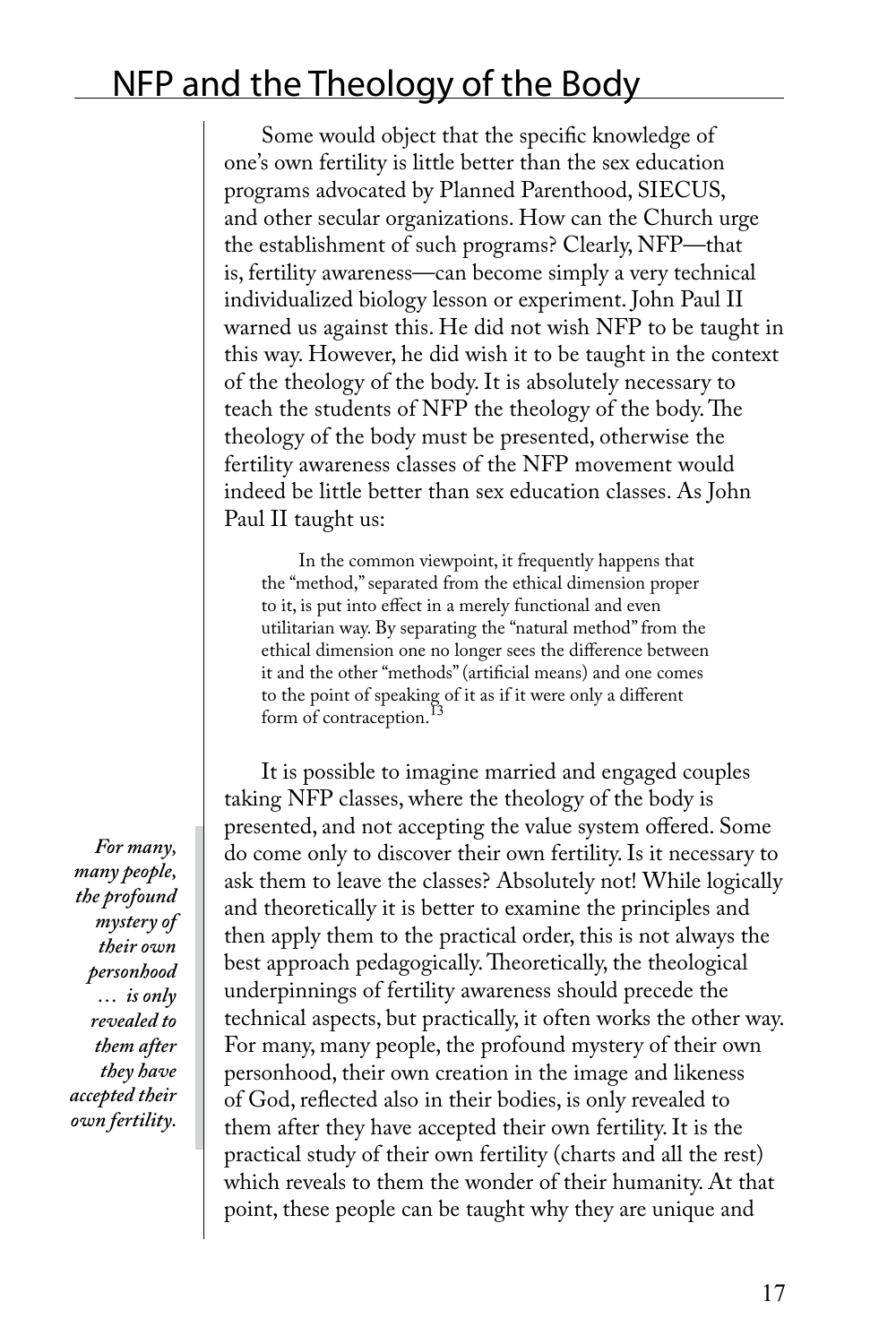wonderful, that is, they can be taught the theology of the body. Fertility awareness leads to a consciousness of one's own dignity and value which, in turn, opens the mind to an explanation of the "whys" of human existence.

It is because NFP does reveal the mystery of the human person and opens the mind to further truths that John Paul II advocated knowledge of the fertility cycle for young people, even those not yet married. In article 33 of *Familiaris Consortio*, the Pope wrote:

"The necessary conditions (for marriage) also include knowledge of the bodily aspect and the body's rhythms of fertility. Accordingly, every effort must be made to render such knowledge accessible to all married people and also to young adults before marriage, through clear, timely and serious instruction and education given by married couples, doctors, and experts."

Obviously, the Pope saw that the understanding of one's fertility, as taught in NFP courses, is essential.

Some might still object that young people may apply their knowledge of their own fertility improperly. They would suggest that premarital sex will increase together with many other evils. But this should not happen because, as people come to know their own dignity and value they will act in accordance with their new sense of self-worth. NFP encourages virtue. This was the Holy Father's theoretical principle which has found confirmation in the lives of the unmarried and married. Is NFP (fertility awareness) good? This can only be answered with a resounding "yes" if it is taught in the context of the theology of the body. For some, the value system will come first. For others, it will work the other way, but it makes little difference.

Through NFP (fertility awareness), men and women come to understand the wonderful value and dignity they have. NFP is the visible and practical face of the theology of the body. John Paul II clearly envisioned NFP and the theology of the body as a preparation for married love. It is only when we understand our own infinite worth that we can give ourselves to another. The one who gives should know and understand the gift. In this case, since the gift is of the self, one needs to know oneself. This self-knowledge can be achieved through the theology of the body and NFP. Second, it is only when we know the value of the human person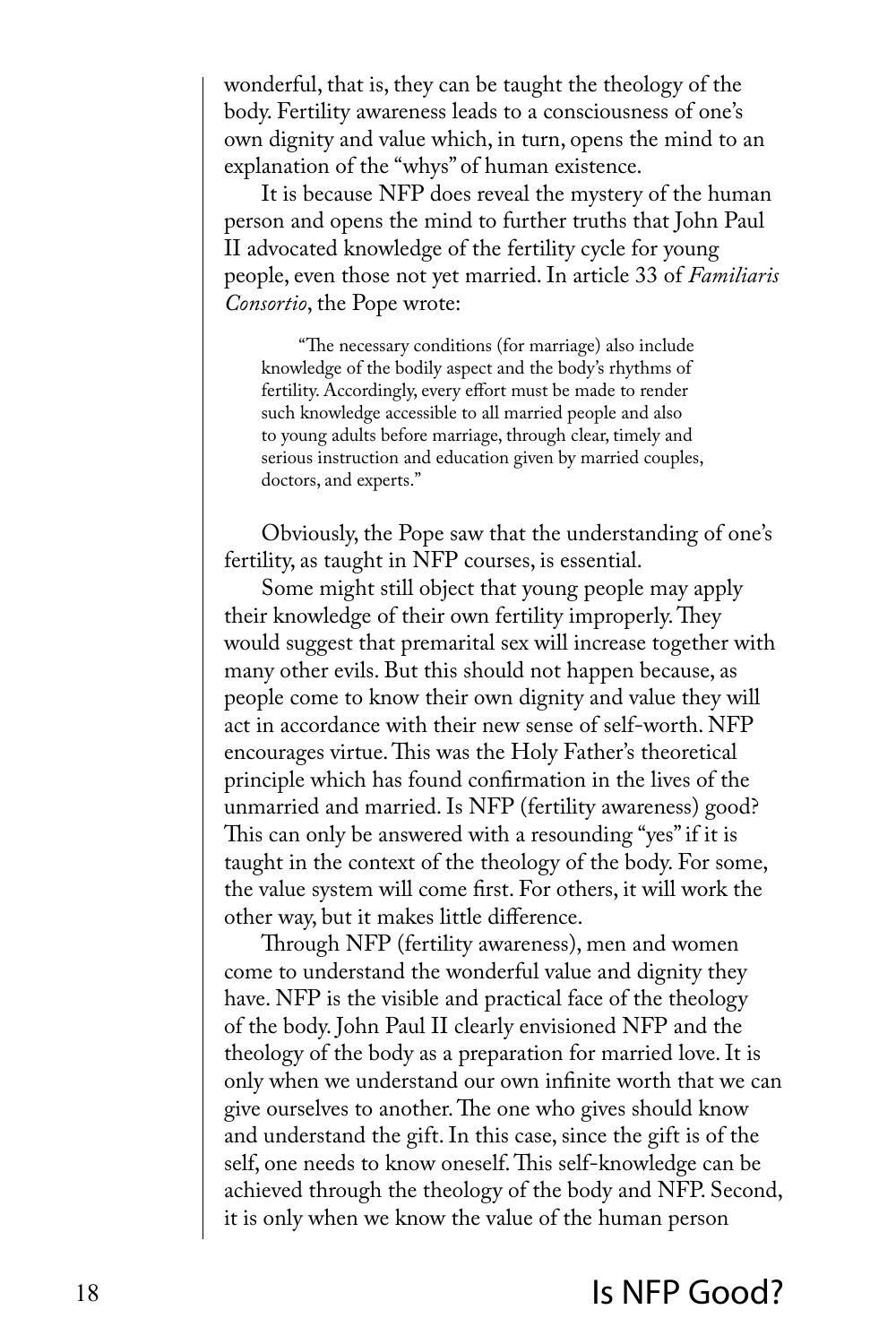that we can truly comprehend the self-gift of another to ourselves. The theology of the body and NFP are important preparation for married love because they teach the dignity and value of the human person.

## Theology of the Family

*The new questions demanded a new theological construct which would at one and the same time answer the questions and yet preserve the integral unity of the purposes of the marital act.* 

In addition to the theology of the body and NFP, it is also necessary, if one is to love, to understand what love is. Pope John Paul II made a significant and most important contribution to the Church's reflection on married love through his theology of the family. As we noted above, he recovered the Catholic tradition that the marital act and its results form one integral whole. This concept was lost earlier in the 20th century. Throughout 19 centuries, the primary questions were: "What is included in the marital act?" and "What should the spouses include in their intentions?" With the new contraceptive developments, the questions were: "What can be excluded?" and "Can the spouses intend to exclude one of the purposes of the marital act?" These were different questions. Once these questions were asked and the Church responded, the older tradition no longer served. It had answered different questions. In answering the exclusion questions, the Church first (Pius XI) emphasized procreation (which resulted in criticism) and then (Paul VI) taught that there were "two meanings"<sup>14</sup> (which meant that the concept of the unity of the purposes of the marital act was lost). The new questions demanded a new theological construct which would at one and the same time answer the questions and yet preserve the integral unity of the purposes of the marital act.

John Paul II gave us the new theological construct in the theology of the family. He answered the exclusion questions without splitting apart the purposes of the marital act. In the second paragraph of article 11 of *Familiaris Consortio* quoted earlier, the Pope wrote, "God is love and in Himself He lives a mystery of personal loving communion. Creating the human race in His own image and continually keeping it in being, God inscribed in the humanity of man and woman and woman the vocation, and thus the capacity and responsibility, of love and communion. Love is therefore the fundamental and innate vocation of every human being." This paragraph reveals the heart of the new theological construct.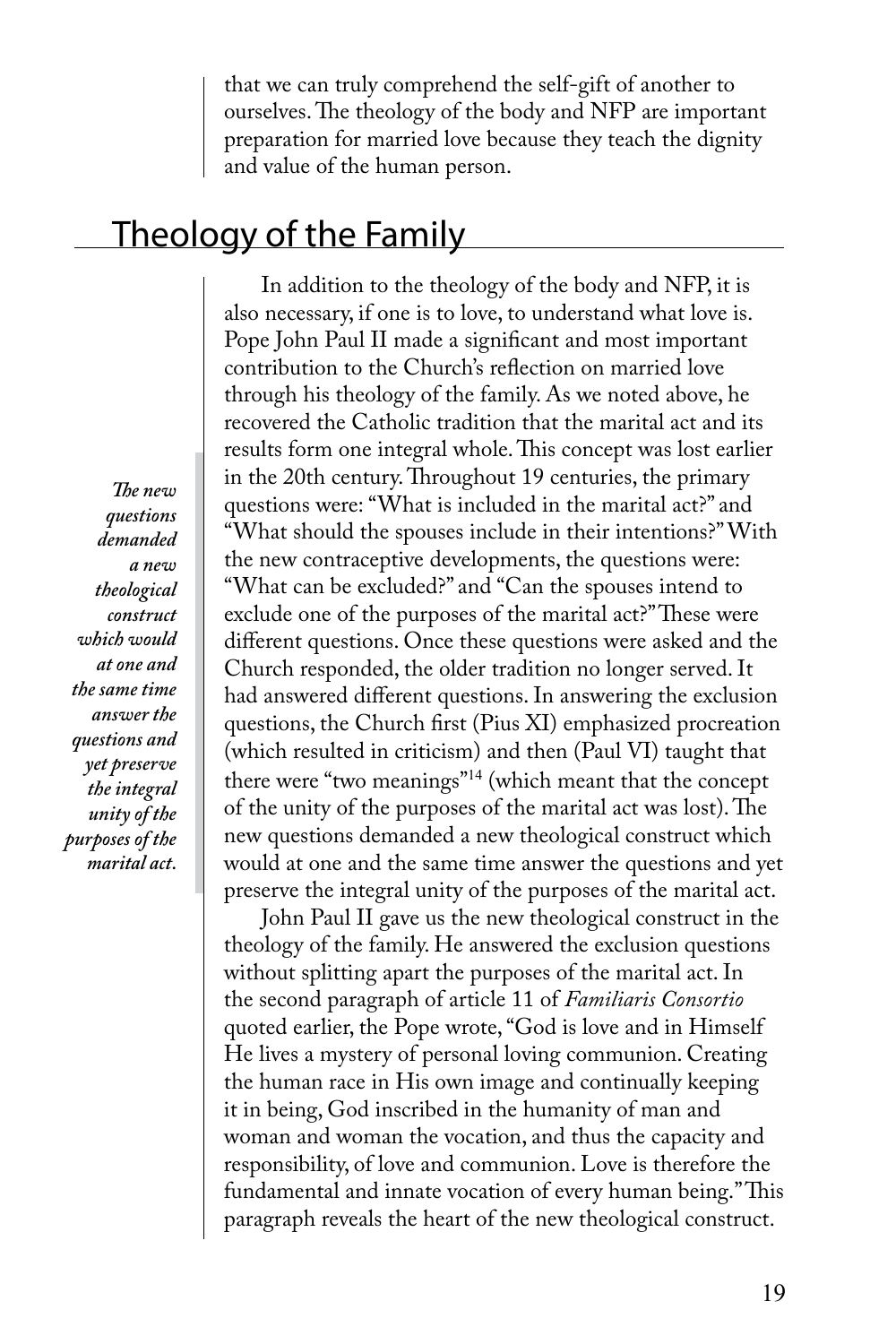#### Love: A Self-Gift

Human beings are created in the image and likeness of God to do what God does, that is, love. Thus, man's love must be an image of God's love. God's love is a unified whole. It is a total self-gift, a self-surrender (the model for conjugal friendship), which is, at the same time, life-giving. In his creative act, God loves us by sharing existence with us. Since we describe God as simply being or existence, when he shared existence with us, he gave us himself. To give oneself is to love. Therefore, in creation, God loved, gave himself to us, and that love gave us life. Similarly, when God redeemed us from our sins, he gave himself on the cross. In other words, he loved us. That divine love was life-giving. Christ's love on the cross gave us God's own life; this grace enables us to be happy with God forever in heaven. When God loves, it is total self-gift which gives life. There are not two, or three, or four things, but only one: love, a self-gift which gives life.<sup>15</sup> With this new vision, John Paul II recovered the concept of the unity of the marital act and at the same time answered the exclusion question. Human love must mirror God's love, and God's love is not split apart. There are not two or more realities or purposes. It is one reality without divisions.

Further, if either the total self-gift is denied physically or intentionally (for example, an individual does not commit himself to permanence), or the life-giving potential is thwarted physically or intentionally, then it is not love any more. There is no love without the potential of new life. There are not two or more ways of loving. There is only one way. Love without a total self-gift, which is at least potentially life-giving, is not love.

John Paul II developed his theology of the family extensively in many of his addresses, documents, and books. It is only briefly sketched here. However, it does represent a new theological framework which recovers the tradition and yet answers the modern questions. It also sheds some light on the question of responsible parenthood.

#### Responsible Parenthood

Responsible parenthood is not NFP. NFP is fertility awareness. Responsible parenthood signifies the virtuous choice made by a married couple either to strive to procreate or to try to avoid conception while engaging in the marital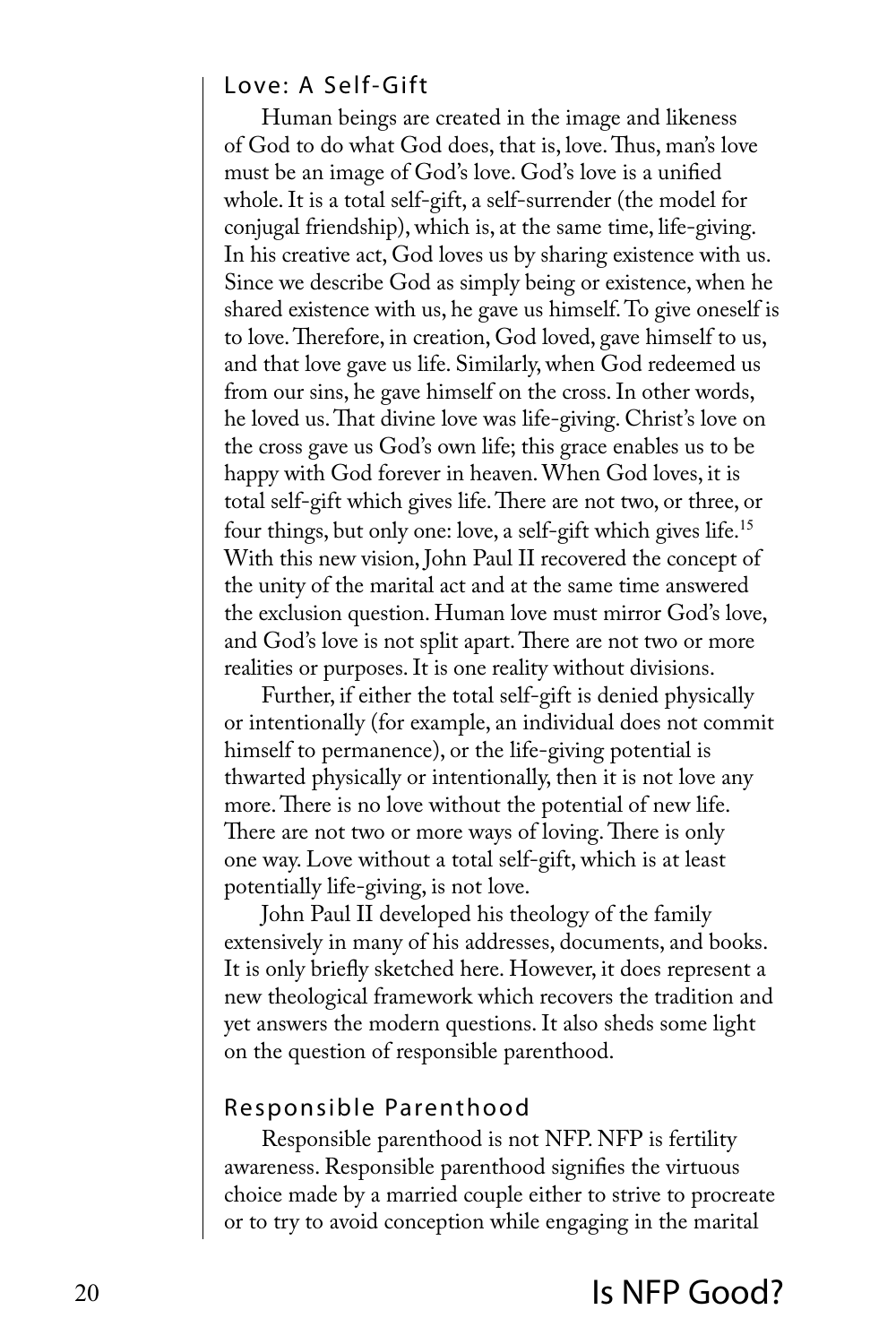act. This choice is virtuous, that is, good, when it is in accordance with love. Since human love is a mirror of God's love, the choice by the spouses to strive to conceive or not to conceive is responsible when it is a reflection of God's generous love. Couples learn of God's generous love in the school of the theology of the family. Thus, the theology of the family can teach couples the norms for making virtuous choices regarding family size. The theology of the family is to responsible parenthood what the theology of the body is to NFP. There are then three stages or moments which point toward responsible parenthood: the theology of the body, NFP, and the theology of the family. These three can be taught and should be taught. But no one can *teach* responsible parenthood. These are the decisions which couples make in the privacy of their own homes in accordance with their own consciences.

Pope Paul VI has spoken of the "serious motives"<sup>16</sup> which couples should have for avoiding a pregnancy. It is crucial to note that this need for "serious motives" does not apply to NFP (fertility awareness). Rather, it pertains to responsible parenthood. The Church has never taught that serious reasons should exist to teach people the truth about the world and themselves. Rather, people have a right to the truth. NFP is the transmission of the truth about human fertility. At the proper age, men and women have a right to this truth. Thus, NFP instructors do not need "serious motives" for teaching NFP to people, regardless of their marital status. Far from restricting their teaching, they are engaging in an apostolate which must be expanded to include as many people as possible.

It is also interesting that in *Familiaris Consortio* John Paul II did not use the phrase "serious motives" when speaking of responsible parenthood. In the past the magisterium has taught that couples, who have recourse to the infertile periods only, should have "serious motives." But this is not the usual language of John Paul II. Rather he saw the natural regulation of births as fidelity to" the Creatorperson."<sup>17</sup> In another passage, the Holy Father wrote that "responsible fatherhood and motherhood, understood integrally, is none other than an important element of all conjugal and family spirituality."<sup>18</sup> John Paul II saw responsible parenthood as the fruit of a genuine familial

*John Paul II saw responsible parenthood as the fruit of a genuine familial spirituality.*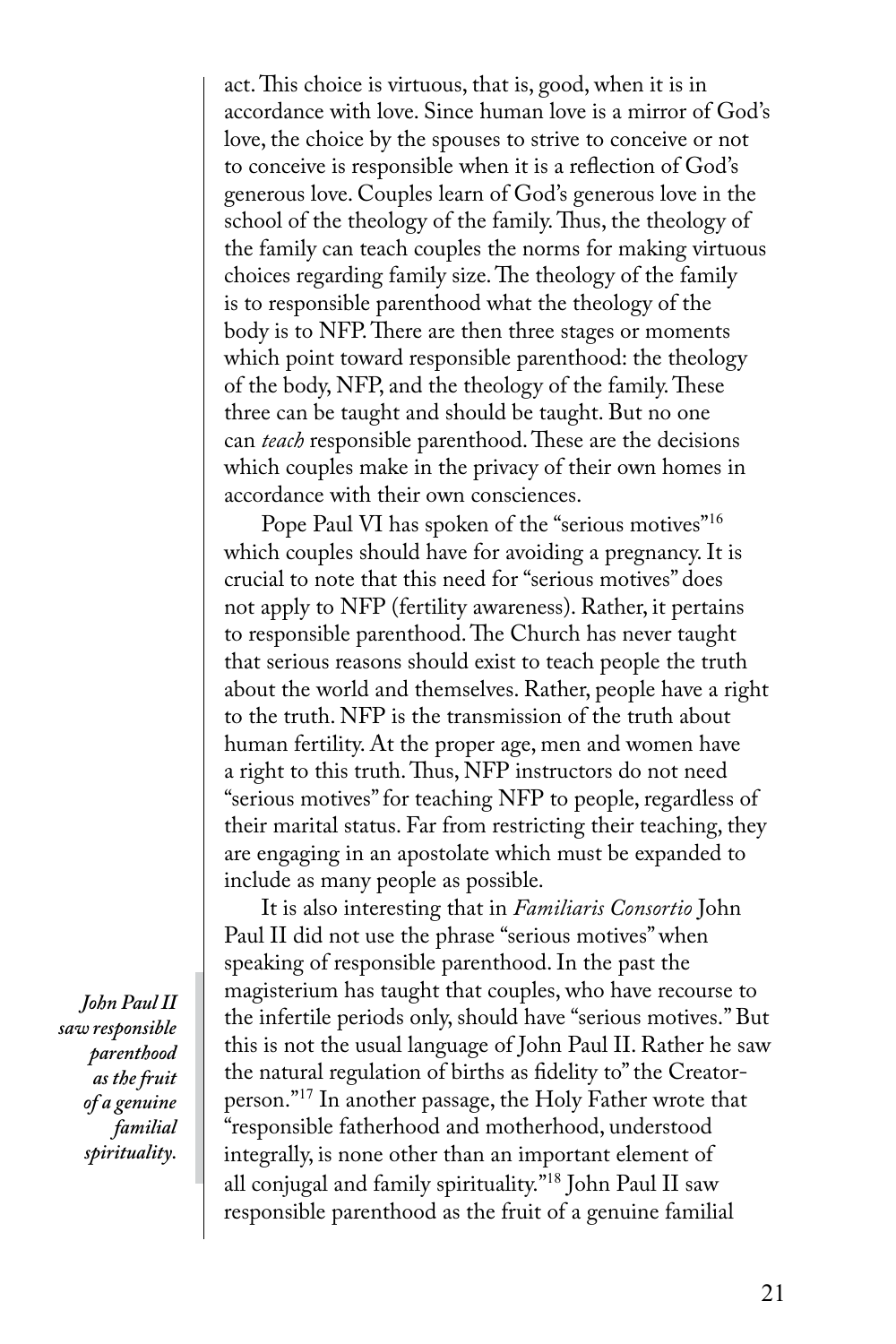spirituality, a familial holiness which is encouraged and developed through the theology of the body, NFP, and the theology of the family. Studying the profound mystery of the human person as an image of God, both in the person's individual existence (theology of the body and NFP) and in the family, a reflection of the Trinity (theology of the family), spouses will come to know themselves and God. They will know the truth about themselves as images of God. They will come to know something of the profound love which God has for them. Spouses will realize that they are called to act as he does. They will strive to respond to each other and to God with the same love and fidelity which he shows them. Gradually, a familial spirituality will develop in the spouses. Responsible parenthood flows from the familial spirituality which is developed through knowledge of the truth about man and God (theology of the body, NFP, and the theology of the family). As in so many other areas, John Paul II elucidated and clarified what lay behind previous magisterial teaching on responsible parenthood. If the language of "serious motives" has almost disappeared, it is because the Holy Father knew that these motives will exist as a matter of course if families respond to his challenge to learn the theology of the body, NFP, and the theology of the family.

Couples who have developed a familial spirituality and who are acting responsibly in planning their families will always accept the potential for new life while engaging in the marital act. If a responsible couple has decided to avoid a pregnancy for a time by having recourse to the infertile periods only, they still implicitly accept procreation as a purpose of the marital act. If a pregnancy should occur during an apparently infertile time, they will accept the child as a precious new life given by God.

The Church's constant teaching is that the procreative purpose may never be excluded in the physical or intentional orders. It must be accepted at least implicitly. While teaching that procreation can never be excluded, the Church also encourages responsible parenthood and the spacing of children through the application of fertility awareness. Therefore, the Church realizes that it is possible for couples, who have recourse to the infertile periods only, to accept, at least implicitly, the procreative purpose of the marital act.

The contracepting couple, on the other hand, has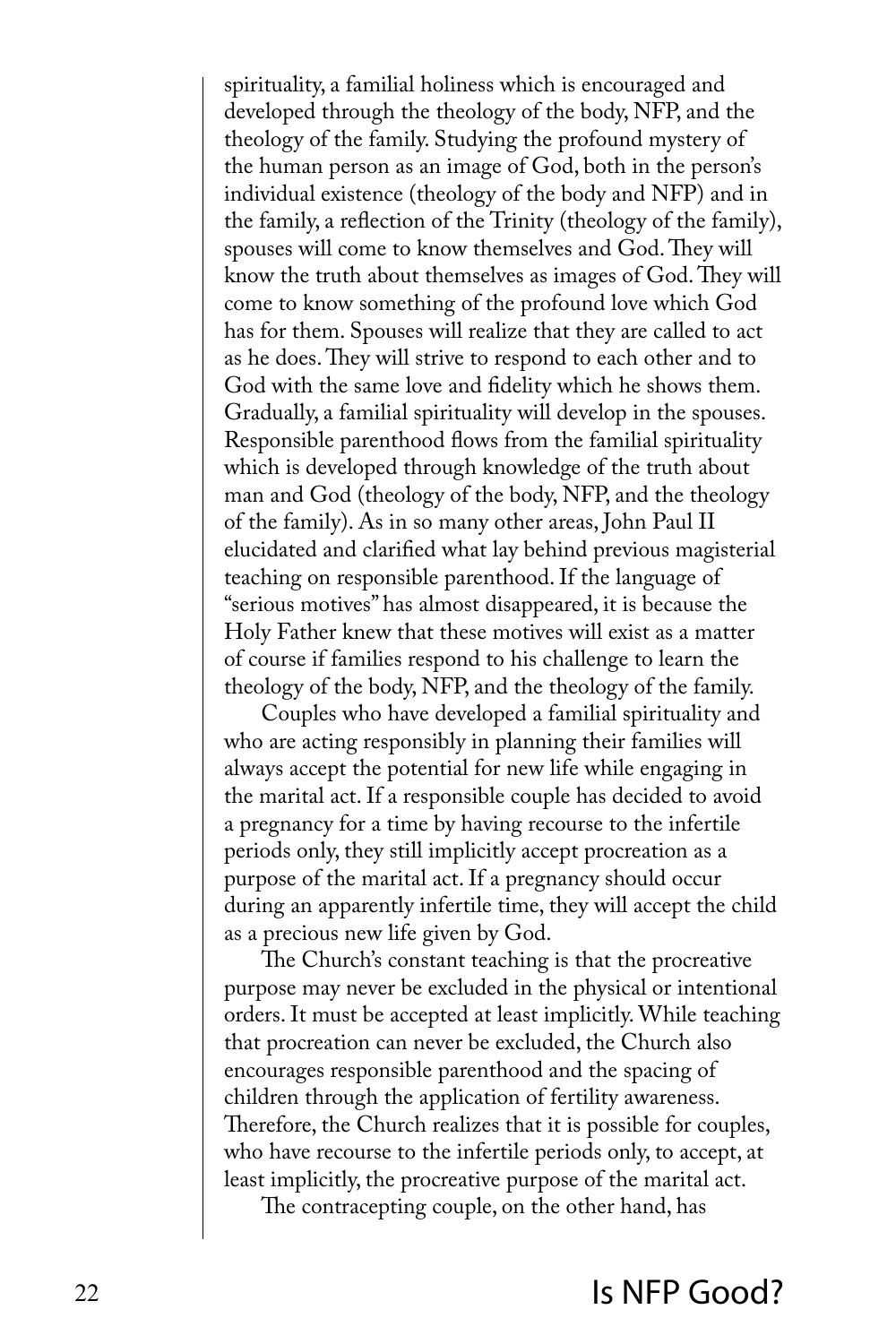excluded procreation physically and intentionally. Such a couple has said "No" to new life. The responsible couple has said to God, "We do not think this is the time, but if you wish a new life, we will accept that life." There is a radical difference in these intentions. Not only do the natural methods of fertility regulation differ from the artificial means physically speaking, they also reflect radically different intentions. Contraception is not only anti-procreative in the physical order, it is also anti-procreative in the intentional order. As we have noted, those who have recourse to the infertile periods only should still at least implicitly intend procreation. In other words, those who use the natural methods and positively exclude life in the intentional order are not acting responsibly or virtuously. Theirs is a contraceptive mentality.

## Conclusion

This point brings us back to the questions which began this booklet. In the second case, the NFP instructor couple were teaching a married couple who never intended to have any children. In the way the case was stated, the married couple was positively excluding procreation. Apparently the married couple was planning to use the natural methods in a contraceptive way, that is, they were intending to exclude children. The question was whether or not the NFP instructor couple could continue to teach them. Of course, the answer is clear because the instructor couple is merely teaching knowledge, i.e., fertility awareness. This is a truth which always should be taught. But perhaps more importantly, it is vital to remember that knowledge of this truth will usually encourage and develop virtue. If the NFP instructor couple is teaching fertility awareness in the context of the theology of the body and if they are giving some insights into the theology of the family, then the learner couple will, after a time, probably change their minds. They will come to know the truth about themselves and God and respond to that truth. They will no longer exclude procreation. Therefore, the instructor couple should always teach such couples.

The same answer could be given in the first case. An engaged couple taking an NFP class is involved in premarital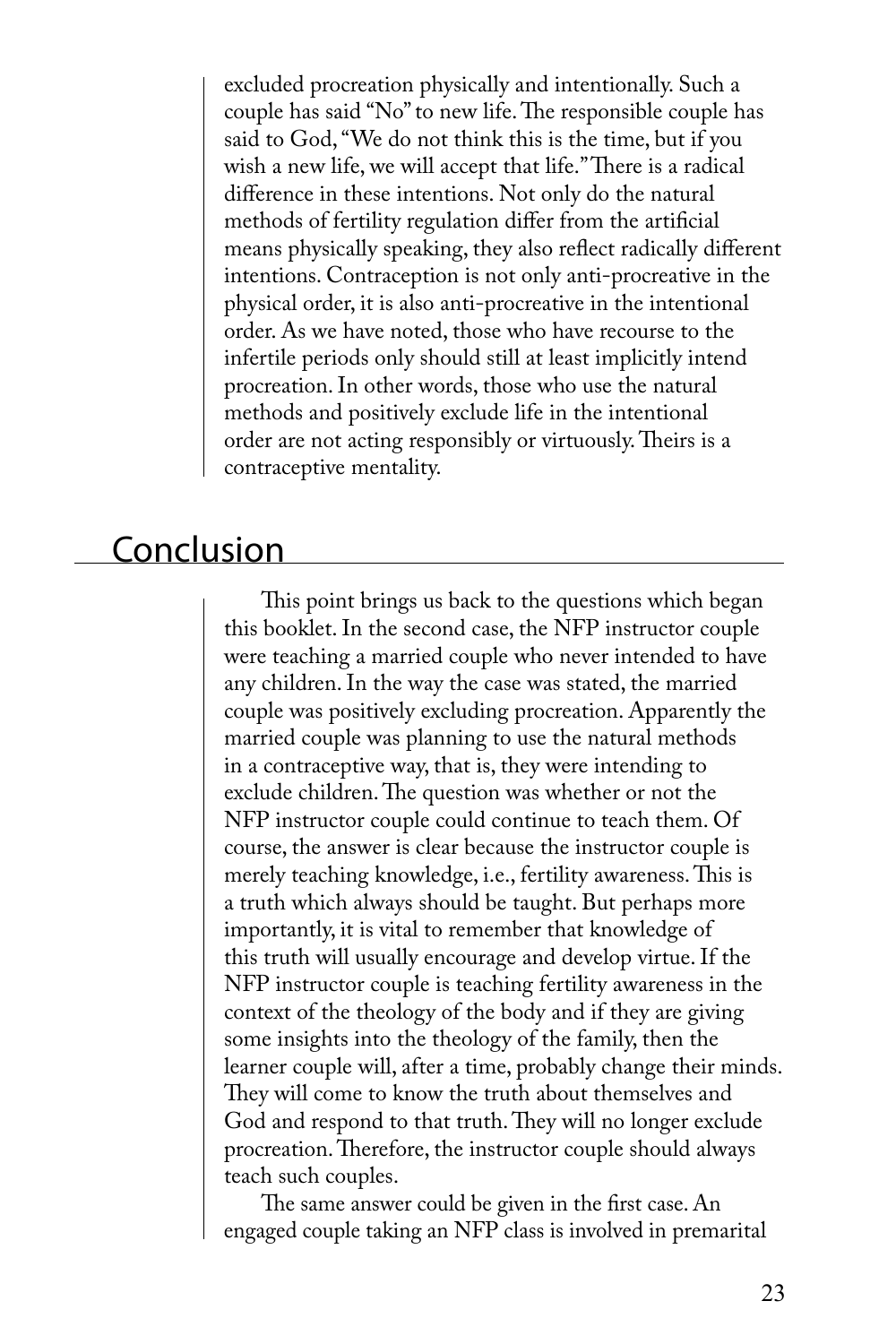sex. First, the couple should know the truth about themselves. Second, this truth, if taught within the context of the theology of the body and of the family, will usually lead them to act more responsibly. Again, the instructor couple should continue to teach such couples.

The third case is similar to the first. A married couple with children has decided to avoid another child for irresponsible reasons. The question was whether a priest should counsel them against using the natural methods. Such advice would be more irresponsible than the couple's own action. The priest should teach the couple a little about the theology of the body and of the family. It would seem that their knowledge of fertility awareness was given without the proper context, that is, without the theology of the body and family, or that this particular couple did not understand that context. The priest should strive to introduce (or reintroduce) the theology of the body and of the family. It could also be that this particular couple rejected the theology of the body and of the family. But, if they come to ask the priest about their situation, it would seem that their attitudes may have already begun to change. This is all the more reason for him to teach them about the theology of the body and of the family. Of course, there will always be some who use the natural methods irresponsibly by excluding children in the intentional order. This failure is on the part of the irresponsible couples, not on the part of the instructor couples. Further, the best way to encourage these couples to act more responsibly is to teach them about themselves because, as we have seen, the truth leads to responsibility.

The last case concerned teenagers and whether fertility awareness should be taught to them. Clearly, it should be taught because knowledge of human sexuality taught in the context of the theology of the body and of the family will most often encourage virtue.

Before we conclude, one further point is essential. NFP does not require a Catholic instructor couple or a Catholic context. It should be taught together with the theology of the body and the theology of the family, but both of these depend on our creation in God's image, not on specifically Catholic doctrinal points. They can be presented to all men and women because all are created in God's image and likeness.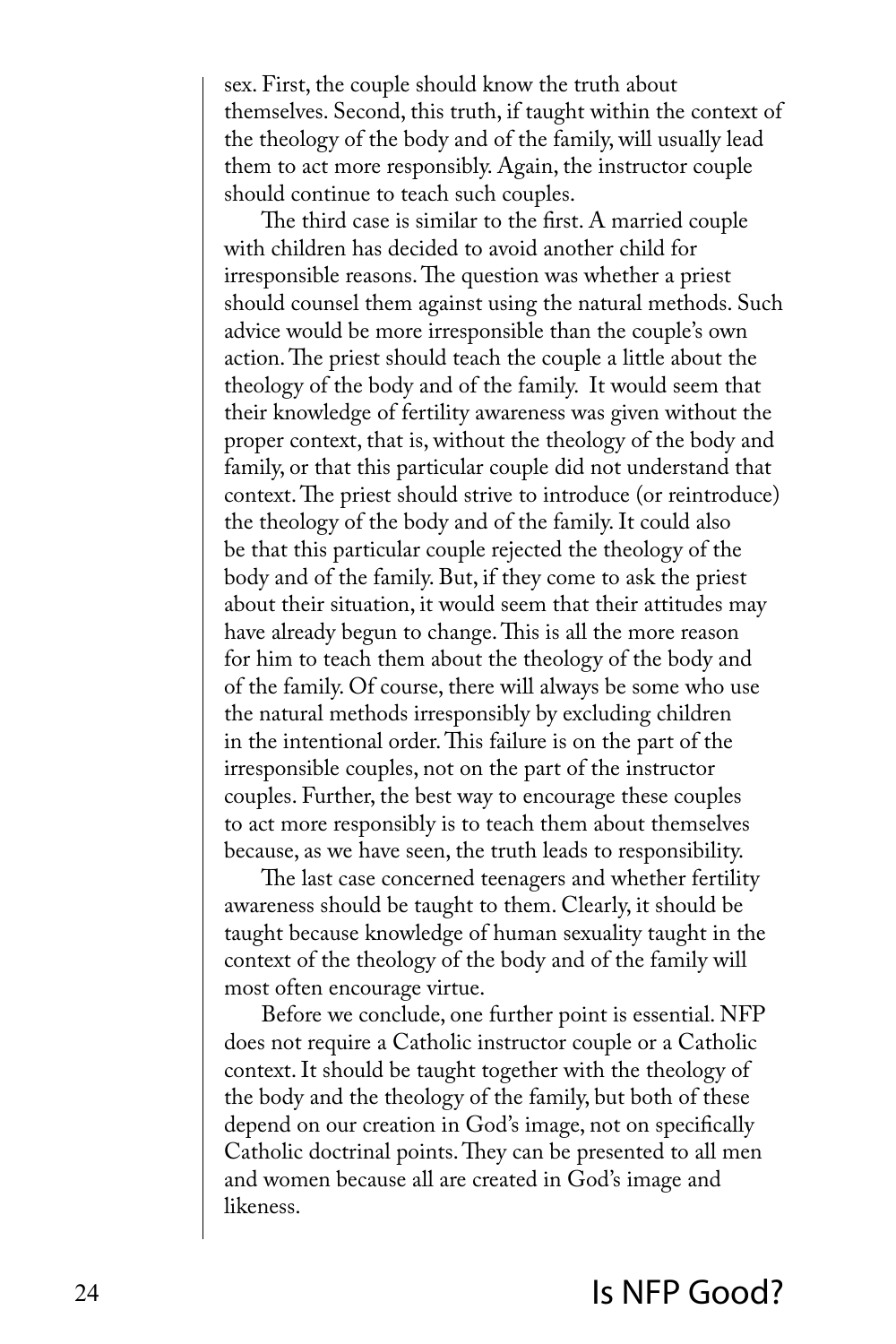In light of the entire tradition of the Church, it is possible to see Pope John Paul II's significant contribution to the theology of marriage. Through his emphasis on human love as a reflection of God's love, he has taken the teaching of Paul VI in Humanae Vitae and given it a new theological framework, which allows the unity of the purposes of the marital act to be again clearly understood. In addition, his theology of the body and of the family (the study of man as an image of God in his individual and communal existence) clarifies Paul VI's teaching on fertility awareness (NFP) and responsible parenthood. Is NFP good? Of course!

## (Footnotes)

1 See Pope John Paul II, "Jesus Christ, Living Peace and Living Justice" (Homily of His Holiness at the Mass in Yankee Stadium on October 2, 1979), *The Pope in America* (St. Paul: The Wanderer Press, 1979), p. 25.

2 See 1 Corinthians 13:3.

3 See 1 Corinthians 6:13.

4 See Heribert Muehlen *Una Mystica Persona: Die Kirche als das Mysterium der heilsgeschichtlichen Idenitaet des Heiligen Geistes in Christus and den Christen: Eine Person in vielen Personen.* Third edition (Paderborn: Ferdinand Schoeningh 1968), p. 117. The original reads, "Es is offensichtlich, dass hier…nicht der blosse koerper gemeint ist...sondern das ganze 'Ich.'"

 $^5$  The above three paragraphs are substantially the same as a similar discussion in Hogan and LeVoir, *Covenant of Love* (San Francisco: Ignatius Press, 1985), pp. 145-147.

6 For this historical discussion, we have relied heavily on the survey given in Lawler, Boyle, and May in *Catholic Sexual Ethics*: *A Summary, Explanation, and Defense* (Huntington, Indiana: Our Sunday Visitor, 1985), pp. 31-56.

7 See Second Vatican Council, *Gaudium et Spes (Pastoral Constitution on the Church in the Modern World),* no. 48.

8 See Pope Paul VI, *Humanae Vitae*, no. 16.

9 See *Humanae Vitae,* no. 12.

<sup>10</sup> See *Humanae Vitae,* no. 12.